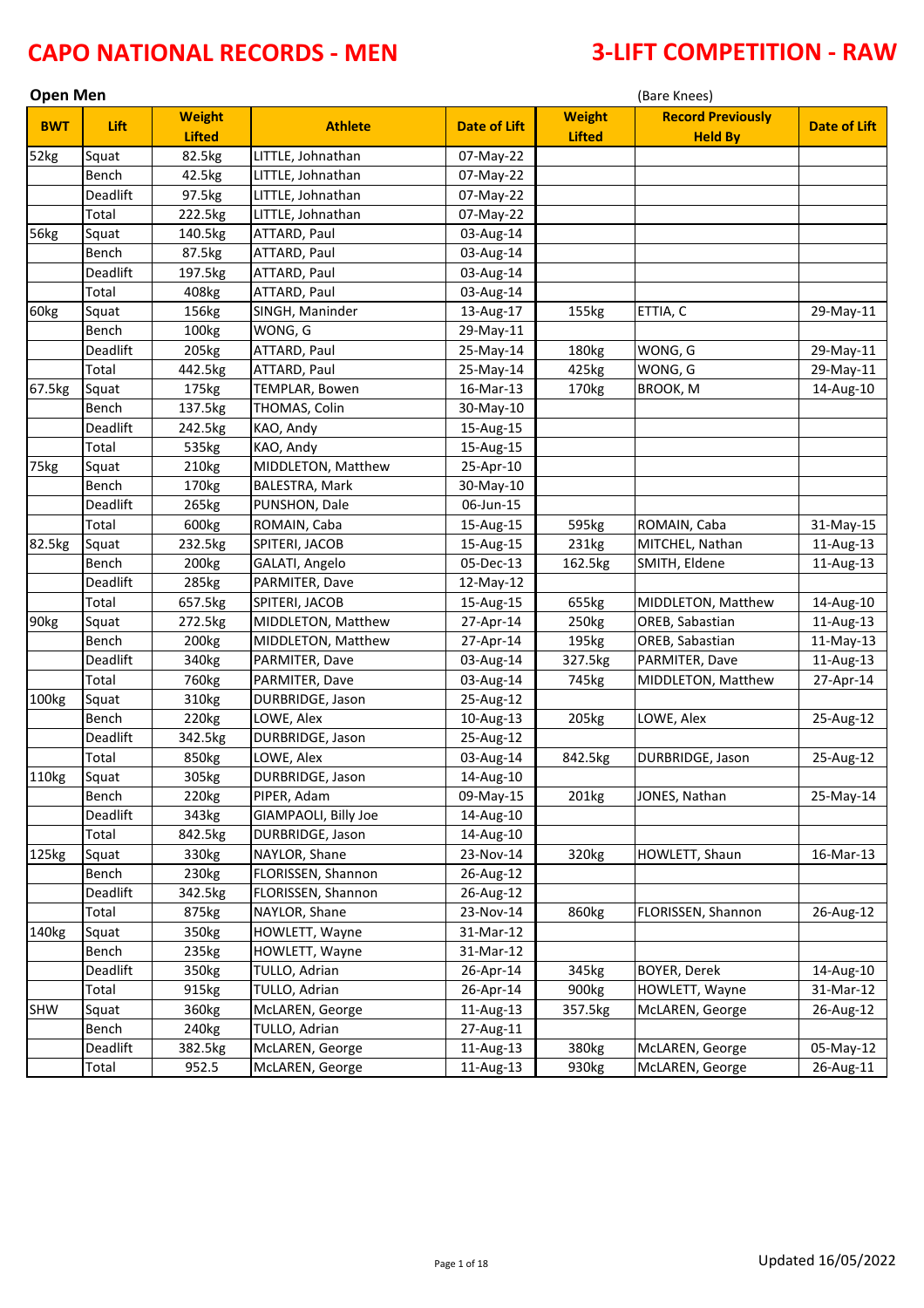| Sub Teen Men (10-12) |          |                                | Unofficial WPC |                     |                                |                                            |                     |
|----------------------|----------|--------------------------------|----------------|---------------------|--------------------------------|--------------------------------------------|---------------------|
| <b>BWT</b>           | Lift     | <b>Weight</b><br><b>Lifted</b> | <b>Athlete</b> | <b>Date of Lift</b> | <b>Weight</b><br><b>Lifted</b> | <b>Record Previously</b><br><b>Held By</b> | <b>Date of Lift</b> |
| 52kg                 | Squat    |                                |                |                     |                                |                                            |                     |
|                      | Bench    |                                |                |                     |                                |                                            |                     |
|                      | Deadlift |                                |                |                     |                                |                                            |                     |
|                      | Total    |                                |                |                     |                                |                                            |                     |
| 56kg                 | Squat    |                                |                |                     |                                |                                            |                     |
|                      | Bench    |                                |                |                     |                                |                                            |                     |
|                      | Deadlift |                                |                |                     |                                |                                            |                     |
|                      | Total    |                                |                |                     |                                |                                            |                     |
| 60kg                 | Squat    |                                |                |                     |                                |                                            |                     |
|                      | Bench    |                                |                |                     |                                |                                            |                     |
|                      | Deadlift |                                |                |                     |                                |                                            |                     |
|                      | Total    |                                |                |                     |                                |                                            |                     |
| 67.5kg               | Squat    |                                |                |                     |                                |                                            |                     |
|                      | Bench    |                                |                |                     |                                |                                            |                     |
|                      | Deadlift |                                |                |                     |                                |                                            |                     |
|                      | Total    |                                |                |                     |                                |                                            |                     |
| 75kg                 | Squat    |                                |                |                     |                                |                                            |                     |
|                      | Bench    |                                |                |                     |                                |                                            |                     |
|                      | Deadlift |                                |                |                     |                                |                                            |                     |
|                      | Total    |                                |                |                     |                                |                                            |                     |
| 82.5kg               | Squat    |                                |                |                     |                                |                                            |                     |
|                      | Bench    |                                |                |                     |                                |                                            |                     |
|                      | Deadlift |                                |                |                     |                                |                                            |                     |
|                      | Total    |                                |                |                     |                                |                                            |                     |
| 90kg                 | Squat    | 72.5kg                         | GARDE, Chayse  | 07-May-22           |                                |                                            |                     |
|                      | Bench    | 40kg                           | GARDE, Chayse  | 07-May-22           |                                |                                            |                     |
|                      | Deadlift | 110kg                          | GARDE, Chayse  | 07-May-22           |                                |                                            |                     |
|                      | Total    | 222.5kg                        | GARDE, Chayse  | 07-May-22           |                                |                                            |                     |
| 100kg                | Squat    |                                |                |                     |                                |                                            |                     |
|                      | Bench    |                                |                |                     |                                |                                            |                     |
|                      | Deadlift |                                |                |                     |                                |                                            |                     |
|                      | Total    |                                |                |                     |                                |                                            |                     |
| 110kg                | Squat    |                                |                |                     |                                |                                            |                     |
|                      | Bench    |                                |                |                     |                                |                                            |                     |
|                      | Deadlift |                                |                |                     |                                |                                            |                     |
|                      | Total    |                                |                |                     |                                |                                            |                     |
| 125kg                | Squat    |                                |                |                     |                                |                                            |                     |
|                      | Bench    |                                |                |                     |                                |                                            |                     |
|                      | Deadlift |                                |                |                     |                                |                                            |                     |
|                      | Total    |                                |                |                     |                                |                                            |                     |
| 140kg                | Squat    |                                |                |                     |                                |                                            |                     |
|                      | Bench    |                                |                |                     |                                |                                            |                     |
|                      | Deadlift |                                |                |                     |                                |                                            |                     |
|                      | Total    |                                |                |                     |                                |                                            |                     |
| SHW                  | Squat    |                                |                |                     |                                |                                            |                     |
|                      | Bench    |                                |                |                     |                                |                                            |                     |
|                      | Deadlift |                                |                |                     |                                |                                            |                     |
|                      | Total    |                                |                |                     |                                |                                            |                     |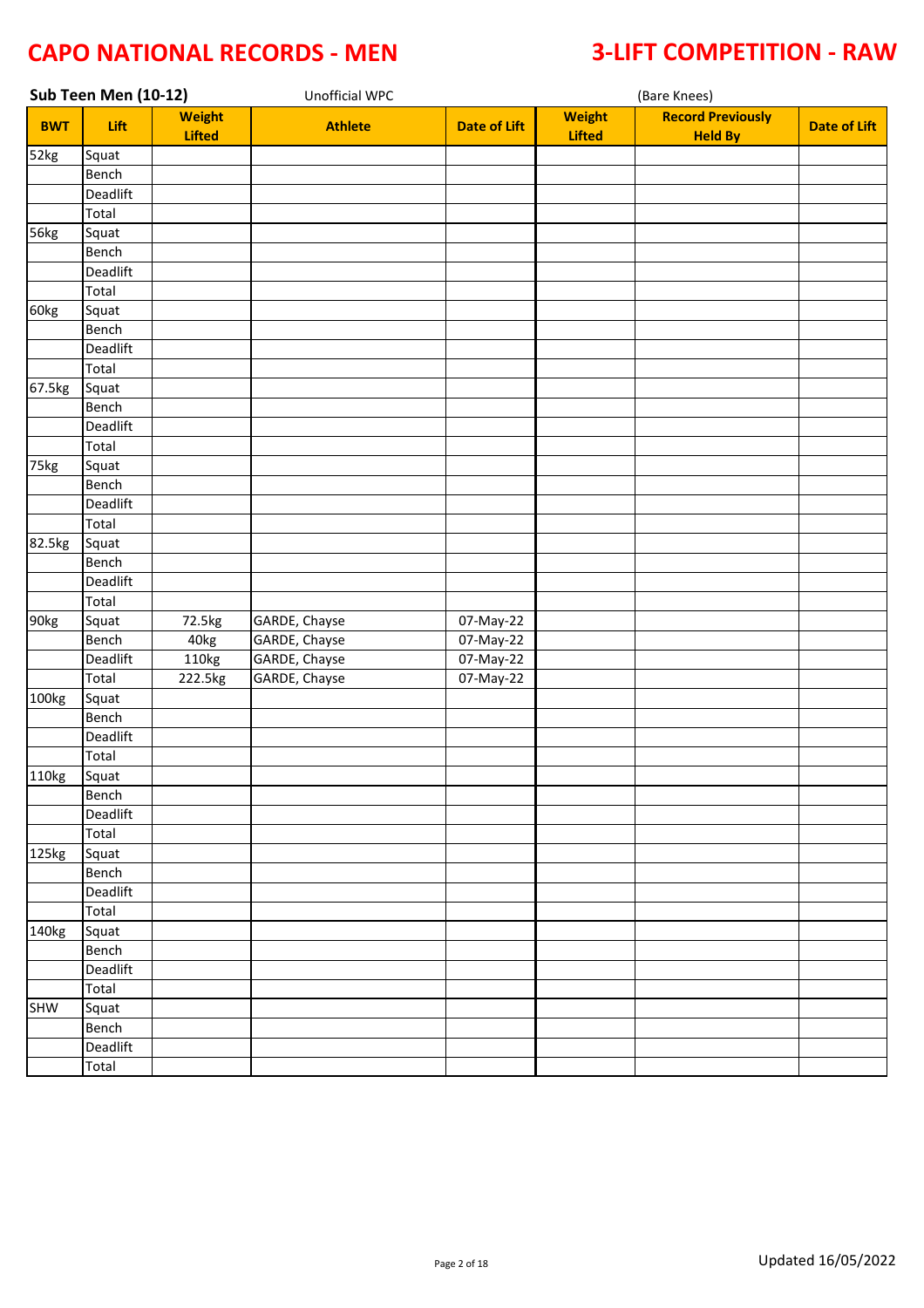|            | Teenage Men (13-15) |                                |                              |                     | (Bare Knees)                   |                                            |                     |  |  |
|------------|---------------------|--------------------------------|------------------------------|---------------------|--------------------------------|--------------------------------------------|---------------------|--|--|
| <b>BWT</b> | Lift                | <b>Weight</b><br><b>Lifted</b> | <b>Athlete</b>               | <b>Date of Lift</b> | <b>Weight</b><br><b>Lifted</b> | <b>Record Previously</b><br><b>Held By</b> | <b>Date of Lift</b> |  |  |
| 52kg       | Squat               | 82.5kg                         | LITTLE, Johnathan            | 07-May-22           |                                |                                            |                     |  |  |
|            | Bench               | 42.5kg                         | LITTLE, Johnathan            | 07-May-22           |                                |                                            |                     |  |  |
|            | <b>Deadlift</b>     | 97.5kg                         | LITTLE, Johnathan            | 07-May-22           |                                |                                            |                     |  |  |
|            | Total               | 222.5kg                        | LITTLE, Johnathan            | 07-May-22           |                                |                                            |                     |  |  |
| 56kg       | Squat               |                                |                              |                     |                                |                                            |                     |  |  |
|            | Bench               |                                |                              |                     |                                |                                            |                     |  |  |
|            | Deadlift            |                                |                              |                     |                                |                                            |                     |  |  |
|            | Total               |                                |                              |                     |                                |                                            |                     |  |  |
| 60kg       | Squat               | 140kg                          | MCBAIN, Sam                  | 21-Nov-14           | 90kg                           | McBAIN, Sam                                | 01-Aug-14           |  |  |
|            | Bench               | 85kg                           | MCBAIN, Sam                  | 21-Nov-14           | 70.5kg                         | McBAIN, Sam                                | 01-Aug-14           |  |  |
|            | Deadlift            | 180kg                          | MCBAIN, Sam                  | 21-Nov-14           | 150kg                          | McBAIN, Sam                                | 01-Aug-14           |  |  |
|            | Total               | 395kg                          | MCBAIN, Sam                  | 21-Nov-14           | 310.5kg                        | McBAIN, Sam                                | 01-Aug-14           |  |  |
| 67.5kg     | Squat               | 112.5kg                        | SHERIDAN, Josh               | 01-Aug-14           | 85kg                           | TAYLOR, Seth                               | 10-Aug-13           |  |  |
|            | Bench               | 80kg                           | SHERIDAN, Josh               | 01-Aug-14           | 60kg                           | TAYLOR, Seth                               | 10-Aug-13           |  |  |
|            | Deadlift            | 160kg                          | SHERIDAN, Josh               | 01-Aug-14           | 110kg                          | TAYLOR, Seth                               | 10-Aug-13           |  |  |
|            | Total               | 342.5kg                        | SHERIDAN, Josh               | 01-Aug-14           | 255kg                          | TAYLOR, Seth                               | 10-Aug-13           |  |  |
| 75kg       | Squat               | 126kg                          | JORDAN, Sebastian            | 24-Oct-21           | 125kg                          | DOWLEY, Owen                               | 18-Aug-18           |  |  |
|            | Bench               | 71kg                           | JORDAN, Sebastian            | 24-Oct-21           | 70kg                           | DOWLEY, Owen                               | 18-Aug-18           |  |  |
|            | Deadlift            | 175kg                          | JORDAN, Sebastian            | 24-Oct-21           | 137.5kg                        | DOWLEY, Owen                               | 18-Aug-18           |  |  |
|            | Total               | 370kg                          | JORDAN, Sebastian            | 24-Oct-21           | 332.5kg                        | DOWLEY, Owen                               | 18-Aug-18           |  |  |
| 82.5kg     | Squat               |                                |                              |                     |                                |                                            |                     |  |  |
|            | Bench               |                                |                              |                     |                                |                                            |                     |  |  |
|            | Deadlift            |                                |                              |                     |                                |                                            |                     |  |  |
|            | Total               |                                |                              |                     |                                |                                            |                     |  |  |
| 90kg       | Squat               | 146kg                          | <b>BARRINGTON, Mackenzie</b> | 30-Apr-17           |                                |                                            |                     |  |  |
|            | Bench               | 110kg                          | ELENIS, K                    | 02-May-10           |                                |                                            |                     |  |  |
|            | Deadlift            | 200kg                          | ELENIS, K                    | 02-May-10           |                                |                                            |                     |  |  |
|            | Total               | 450kg                          | ELENIS, K                    | 02-May-10           |                                |                                            |                     |  |  |
| 100kg      | Squat               | 140kg                          | <b>BARRINGTON, Mackenzie</b> | 13-Aug-16           |                                |                                            |                     |  |  |
|            | Bench               | 60kg                           | <b>BARRINGTON, Mackenzie</b> | 13-Aug-16           |                                |                                            |                     |  |  |
|            | Deadlift            | 150kg                          | BARRINGTON, Mackenzie        | 13-Aug-16           |                                |                                            |                     |  |  |
|            | Total               | 345kg                          | <b>BARRINGTON, Mackenzie</b> | 13-Aug-16           |                                |                                            |                     |  |  |
| 110kg      | Squat               | 192.5kg                        | TURNER, Z                    | 27-Aug-11           |                                |                                            |                     |  |  |
|            | Bench               | 150kg                          | TURNER, Z                    | 27-Aug-11           |                                |                                            |                     |  |  |
|            | Deadlift            | 200kg                          | TURNER, Z                    | 27-Aug-11           |                                |                                            |                     |  |  |
|            | Total               | 530kg                          | TURNER, Z                    | 27-Aug-11           |                                |                                            |                     |  |  |
| 125kg      | Squat               |                                |                              |                     |                                |                                            |                     |  |  |
|            | Bench               |                                |                              |                     |                                |                                            |                     |  |  |
|            | Deadlift            |                                |                              |                     |                                |                                            |                     |  |  |
|            | Total               |                                |                              |                     |                                |                                            |                     |  |  |
| 140kg      | Squat               |                                |                              |                     |                                |                                            |                     |  |  |
|            | Bench               |                                |                              |                     |                                |                                            |                     |  |  |
|            | Deadlift            |                                |                              |                     |                                |                                            |                     |  |  |
|            | Total               |                                |                              |                     |                                |                                            |                     |  |  |
| <b>SHW</b> | Squat               | 157.5kg                        | BARRETT, Danny               | 01-Aug-14           |                                |                                            |                     |  |  |
|            | Bench               | 92.5kg                         | BARRETT, Danny               | 01-Aug-14           |                                |                                            |                     |  |  |
|            | Deadlift            | 190kg                          | BARRETT, Danny               | 01-Aug-14           |                                |                                            |                     |  |  |
|            | Total               | 425kg                          | BARRETT, Danny               | 01-Aug-14           |                                |                                            |                     |  |  |
|            |                     |                                |                              |                     |                                |                                            |                     |  |  |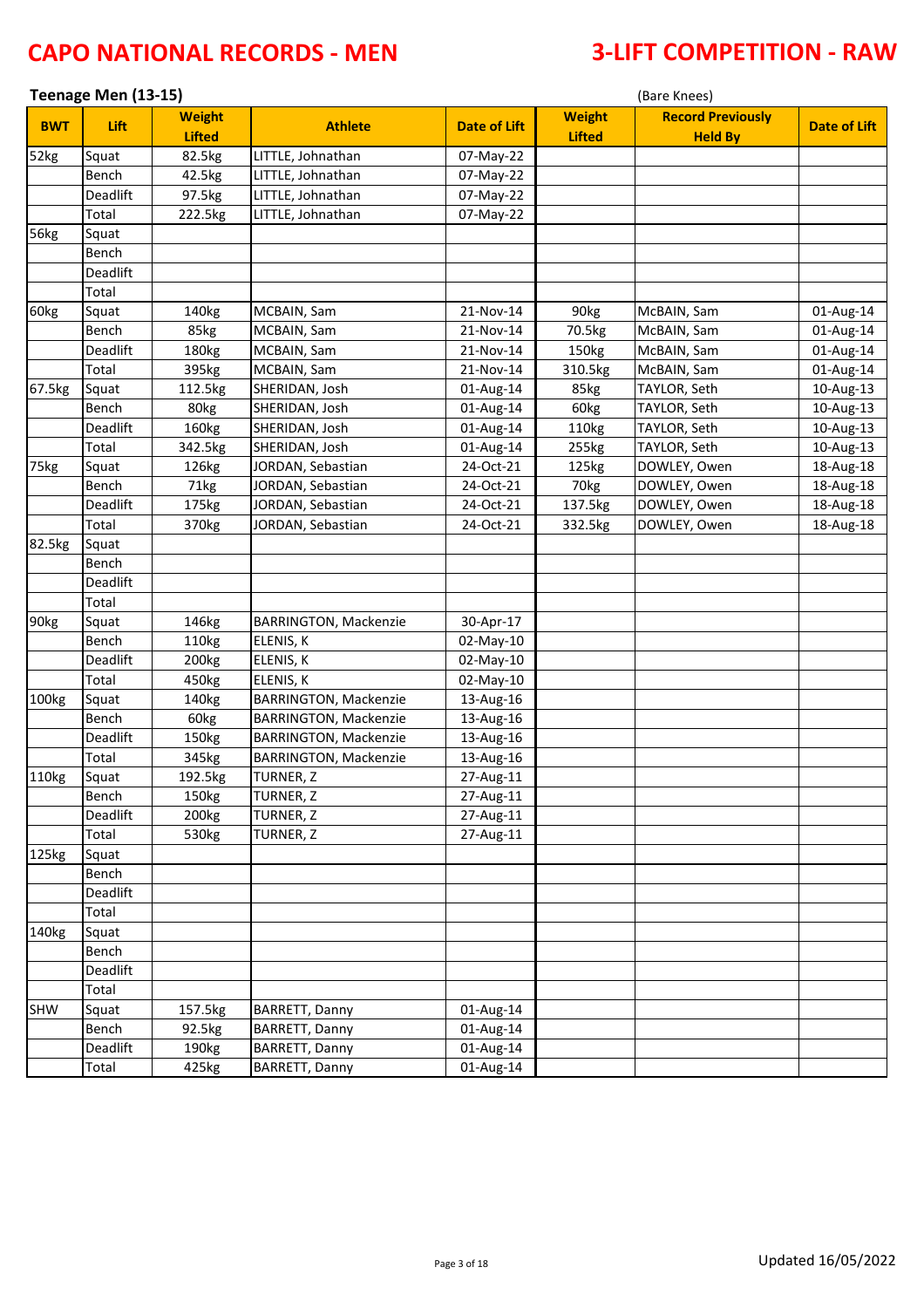|                  | Teenage Men (16-17) |                   |                              | (Bare Knees)        |                   |                          |                     |  |
|------------------|---------------------|-------------------|------------------------------|---------------------|-------------------|--------------------------|---------------------|--|
| <b>BWT</b>       | Lift                | <b>Weight</b>     | <b>Athlete</b>               | <b>Date of Lift</b> | <b>Weight</b>     | <b>Record Previously</b> | <b>Date of Lift</b> |  |
|                  |                     | <b>Lifted</b>     |                              |                     | <b>Lifted</b>     | <b>Held By</b>           |                     |  |
| 52kg             | Squat               |                   |                              |                     |                   |                          |                     |  |
|                  | Bench               |                   |                              |                     |                   |                          |                     |  |
|                  | Deadlift            |                   |                              |                     |                   |                          |                     |  |
|                  | Total               |                   |                              |                     |                   |                          |                     |  |
| 56kg             | Squat               | 147.5kg           | MCBAIN, Sam                  | 06-Jun-15           | 145kg             | MCBAIN, Sam              | 15-Mar-15           |  |
|                  | Bench               | 90kg              | MCBAIN, Sam                  | 15-Mar-15           |                   |                          |                     |  |
|                  | Deadlift            | 180kg             | VONGPHACHANH, Danny          | 30-Apr-22           |                   |                          |                     |  |
|                  | Total               | 405kg             | MCBAIN, Sam                  | 15-Mar-15           |                   |                          |                     |  |
| 60kg             | Squat               | 155kg             | MCBAIN, Sam                  | 15-Aug-15           |                   |                          |                     |  |
|                  | Bench               | 95kg              | MCBAIN, Sam                  | 15-Aug-15           |                   |                          |                     |  |
|                  | Deadlift            | 187.5kg           | MCBAIN, Sam                  | 15-Aug-15           |                   |                          |                     |  |
|                  | Total               | 437.5kg           | MCBAIN, Sam                  | 15-Aug-15           |                   |                          |                     |  |
| 67.5kg           | Squat               | 175kg             | <b>TEMPLAR, Bowen</b>        | 16-Mar-13           | 140kg             | CHAPMAN, D               | 16-May-10           |  |
|                  | Bench               | 112.5kg           | TEMPLAR, Bowen               | 16-Mar-13           | 110kg             | CHAPMAN, D               | 16-May-10           |  |
|                  | Deadlift            | 200 <sub>kg</sub> | <b>TEMPLAR, Bowen</b>        | 16-Mar-13           | 170kg             | CHAPMAN, D               | 16-May-10           |  |
|                  | Total               | 477.5kg           | <b>TEMPLAR, Bowen</b>        | 16-Mar-13           | 420kg             | CHAPMAN, D               | 16-May-10           |  |
| 75kg             | Squat               | 170kg             | ADINA, Carlos                | 30-Apr-22           | 167.5kg           | JUDD, Matthew            | 27-May-18           |  |
|                  | Bench               | 125kg             | JUDD, Matthew                | 27-May-18           | 95kg              | MARKOPOULUS, Max         | 25-Apr-10           |  |
|                  | Deadlift            | 225kg             | <b>ADINA, Carlos</b>         | 30-Apr-22           | 212.5kg           | MARKOPOULUS, Max         | 25-Apr-10           |  |
|                  | Total               | 500kg             | ADINA, Carlos                | 30-Apr-22           | 477.5kg           | JUDD, Matthew            | 27-May-18           |  |
| 82.5kg           | Squat               | 212.5kg           | <b>BURROWS, Jesse</b>        | 25-Aug-12           |                   |                          |                     |  |
|                  | Bench               | 135.5kg           | <b>BURROWS, Jesse</b>        | 25-Aug-12           |                   |                          |                     |  |
|                  | Deadlift            | 252.5kg           | <b>BURROWS, Jesse</b>        | 25-Aug-12           |                   |                          |                     |  |
|                  | Total               | 597.5kg           | <b>BURROWS, Jesse</b>        | 25-Aug-12           |                   |                          |                     |  |
| 90 <sub>kg</sub> | Squat               | 187.5kg           | PREKETES, Peter              | 25-May-14           | 170 <sub>kg</sub> | GORDON, Dijon            | 27-Aug-11           |  |
|                  | Bench               | 130kg             | JOSEPH, Hyrum                | 15-Aug-15           | 115kg             | BEWSEY, Taylor           | 26-Apr-14           |  |
|                  | Deadlift            | 230kg             | JOSEPH, Hyrum                | 15-Aug-15           | 220.5kg           | BEWSEY, Taylor           | 03-Aug-14           |  |
|                  | Total               | 515kg             | PREKETES, Peter              | 25-May-14           | 475kg             | BEWSEY, Taylor           | 26-Apr-14           |  |
| 100kg            | Squat               | 231kg             | YAMMINE, James               | 01-Aug-14           | 206kg             | YAMMINE, James           | 25-May-14           |  |
|                  | Bench               | 145kg             | YAMMINE, James               | 01-Aug-14           | 130kg             | LADEWIG, Jory            | 26-Apr-14           |  |
|                  | Deadlift            | 285kg             | LADEWIG, Jory                | 01-Aug-14           | 260kg             | YAMMINE, James           | 25-May-14           |  |
|                  | Total               | 646kg             | YAMMINE, James               | 01-Aug-14           | 586kg             | YAMMINE, James           | 25-May-14           |  |
| 110kg            | Squat               | 200 <sub>kg</sub> | ROGERS, Will                 | 10-Aug-13           | 110kg             | PENNANT, N               | 27-Mar-11           |  |
|                  | Bench               | 150kg             | ROGERS, Will                 | 10-Aug-13           | 85kg              | PENNANT, N               | 27-Mar-11           |  |
|                  | Deadlift            | 250kg             | ROGERS, Will<br>ROGERS, Will | 10-Aug-13           | 160kg             | PENNANT, N               | 27-Mar-11           |  |
|                  | Total               | 600kg             |                              | 10-Aug-13           | 355kg             | PENNANT, N               | 27-Mar-11           |  |
| 125kg            | Squat<br>Bench      |                   |                              |                     |                   |                          |                     |  |
|                  | Deadlift            |                   |                              |                     |                   |                          |                     |  |
|                  | Total               |                   |                              |                     |                   |                          |                     |  |
| 140kg            | Squat               |                   |                              |                     |                   |                          |                     |  |
|                  |                     |                   |                              |                     |                   |                          |                     |  |
|                  | Bench               |                   |                              |                     |                   |                          |                     |  |
|                  | Deadlift            |                   |                              |                     |                   |                          |                     |  |
|                  | Total               |                   |                              |                     |                   |                          |                     |  |
| SHW              | Squat<br>Bench      |                   |                              |                     |                   |                          |                     |  |
|                  | Deadlift            |                   |                              |                     |                   |                          |                     |  |
|                  | Total               |                   |                              |                     |                   |                          |                     |  |
|                  |                     |                   |                              |                     |                   |                          |                     |  |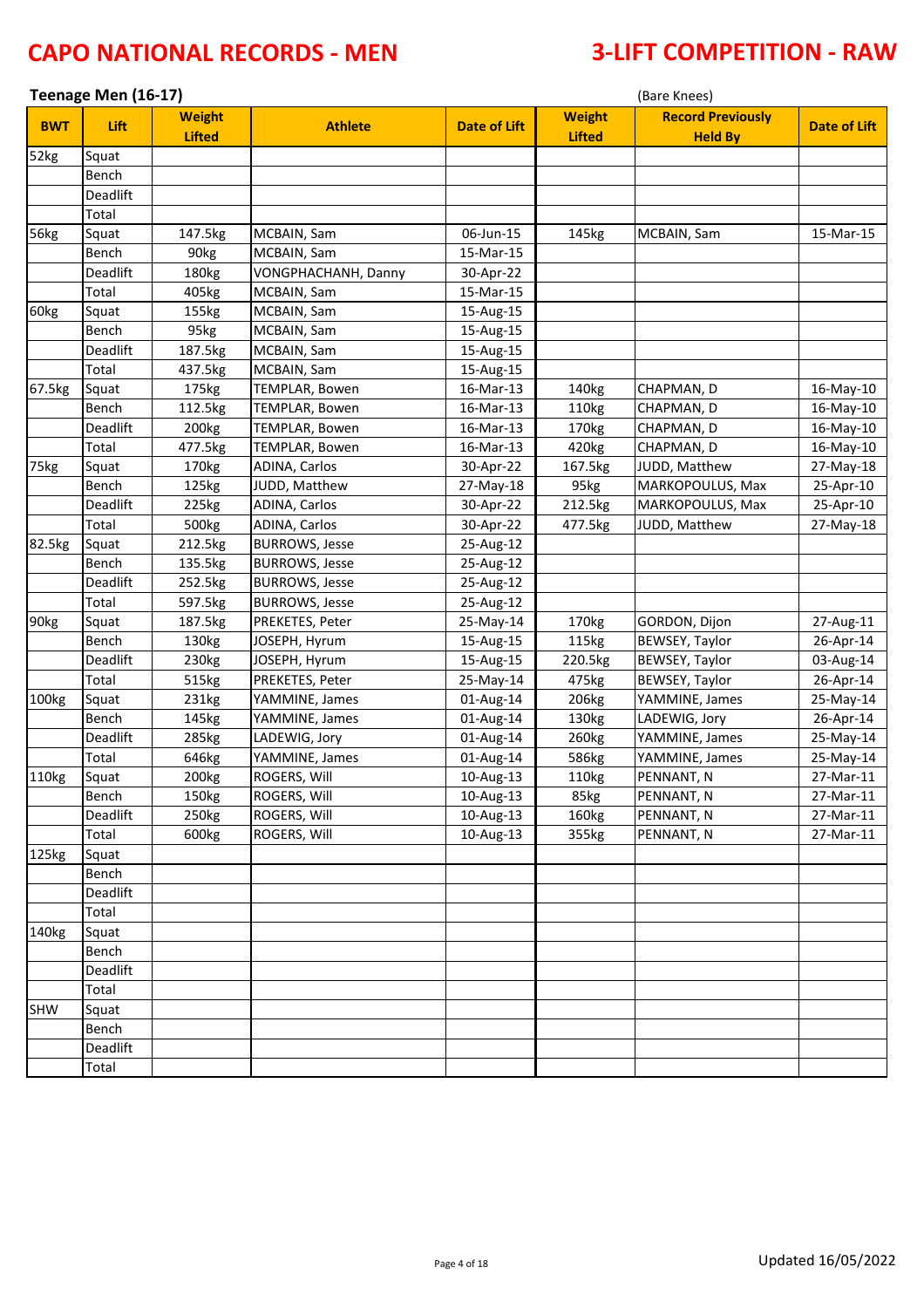| Teenage Men (18-19)<br>(Bare Knees) |          |                                |                         |                     |                                |                                            |                     |
|-------------------------------------|----------|--------------------------------|-------------------------|---------------------|--------------------------------|--------------------------------------------|---------------------|
| <b>BWT</b>                          | Lift     | <b>Weight</b><br><b>Lifted</b> | <b>Athlete</b>          | <b>Date of Lift</b> | <b>Weight</b><br><b>Lifted</b> | <b>Record Previously</b><br><b>Held By</b> | <b>Date of Lift</b> |
| 52kg                                | Squat    |                                |                         |                     |                                |                                            |                     |
|                                     | Bench    |                                |                         |                     |                                |                                            |                     |
|                                     | Deadlift |                                |                         |                     |                                |                                            |                     |
|                                     | Total    |                                |                         |                     |                                |                                            |                     |
| 56kg                                | Squat    |                                |                         |                     |                                |                                            |                     |
|                                     | Bench    |                                |                         |                     |                                |                                            |                     |
|                                     | Deadlift |                                |                         |                     |                                |                                            |                     |
|                                     | Total    |                                |                         |                     |                                |                                            |                     |
| 60kg                                | Squat    |                                |                         |                     |                                |                                            |                     |
|                                     | Bench    |                                |                         |                     |                                |                                            |                     |
|                                     | Deadlift |                                |                         |                     |                                |                                            |                     |
|                                     | Total    |                                |                         |                     |                                |                                            |                     |
| 67.5kg                              | Squat    | 160kg                          | LE, Lyndon              | 14-Mar-15           | 145kg                          | HO, Steven                                 | 12-May-12           |
|                                     | Bench    | 112.5kg                        | RAYNER, Lachlan         | 12-Aug-17           | 110kg                          | HO, Steven                                 | 12-May-12           |
|                                     | Deadlift | 205kg                          | LE, Lyndon              | 14-Mar-15           | 202.5kg                        | HO, Steven                                 | 12-May-12           |
|                                     | Total    | 467.5kg                        | HO, Steven              | 12-May-12           |                                |                                            |                     |
| 75kg                                | Squat    | 181kg                          | YOUNG, Jason            | 13-Mar-15           | 180kg                          | MUNRO, Kelly                               | 14-Aug-11           |
|                                     | Bench    | 127.5kg                        | HEE KIM, Chan           | 31-May-15           | 125kg                          | CHAPMAN, D                                 | 27-Mar-11           |
|                                     | Deadlift | 240 <sub>kg</sub>              | HEE KIM, Chan           | 31-May-15           | 235kg                          | YOUNG, Jason                               | 03-May-15           |
|                                     | Total    | 527.5kg                        | HEE KIM, Chan           | 31-May-15           | 520kg                          | YOUNG, Jason                               | 03-May-15           |
| 82.5kg                              | Squat    | 230kg                          | GOULD, Nathan           | 25-May-14           | 215kg                          | MUNRO, Kelly                               | 22-Oct-11           |
|                                     | Bench    | 145kg                          | GOULD, Nathan           | 25-May-14           | 125kg                          | MUNRO, Kelly                               | 22-Oct-11           |
|                                     | Deadlift | 252.5kg                        | POOLE, Marcus           | 12-Aug-16           | 240kg                          | GOULD, Nathan                              | 25-May-14           |
|                                     | Total    | 606kg                          | GOULD, Nathan           | 25-May-14           | 560kg                          | MUNRO, Kelly                               | 22-Oct-11           |
| 90kg                                | Squat    | 245kg                          | LEAH, Dominic           | 25-May-14           | 235kg                          | <b>BURROWS, Jesse</b>                      | 16-Mar-13           |
|                                     | Bench    | 155kg                          | TULLO, Joe              | 22-Oct-11           |                                |                                            |                     |
|                                     | Deadlift | 267.5kg                        | <b>BURROWS, Jesse</b>   | 16-Mar-13           | 250kg                          | DOUEK, Michael                             | 16-May-10           |
|                                     | Total    | 655kg                          | <b>BURROWS, Jesse</b>   | 16-Mar-13           | 562.5kg                        | DOUEK, Michael                             | 16-May-10           |
| 100kg                               | Squat    | 240kg                          | EL ACHKAR, Firas        | 27-Aug-11           |                                |                                            |                     |
|                                     | Bench    | 170kg                          | KINGSLEY, Aaron         | 25-Apr-10           |                                |                                            |                     |
|                                     | Deadlift | 322.5kg                        | EL ACHKAR, Firas        | 27-Aug-11           |                                |                                            |                     |
|                                     | Total    | 687.5kg                        | EL ACHKAR, Firas        | 27-Aug-11           |                                |                                            |                     |
| 110kg                               | Squat    | 225kg                          | <b>BUCHANEK, Jeremy</b> | 25-Aug-12           |                                |                                            |                     |
|                                     | Bench    | 145kg                          | <b>BUCHANEK, Jeremy</b> | 25-Aug-12           |                                |                                            |                     |
|                                     | Deadlift | 290kg                          | EL ACHKAR, Firas        | 29-May-11           |                                |                                            |                     |
|                                     | Total    | 627.5kg                        | <b>BUCHANEK, Jeremy</b> | 25-Aug-12           |                                |                                            |                     |
| 125kg                               | Squat    | 240kg                          | GIUBILATO, Matteo       | 29-Aug-20           |                                |                                            |                     |
|                                     | Bench    | 135kg                          | GIUBILATO, Matteo       | 29-Aug-20           |                                |                                            |                     |
|                                     | Deadlift | 270kg                          | GIUBILATO, Matteo       | 29-Aug-20           |                                |                                            |                     |
|                                     | Total    | 635kg                          | GIUBILATO, Matteo       | 29-Aug-20           |                                |                                            |                     |
| 140kg                               | Squat    | 250kg                          | ROGERS, Will            | 01-Aug-14           |                                |                                            |                     |
|                                     | Bench    | 160kg                          | ROGERS, Will            | 01-Aug-14           |                                |                                            |                     |
|                                     | Deadlift | 275kg                          | ROGERS, Will            | 01-Aug-14           |                                |                                            |                     |
|                                     | Total    | 685kg                          | ROGERS, Will            | 01-Aug-14           |                                |                                            |                     |
| <b>SHW</b>                          | Squat    |                                |                         |                     |                                |                                            |                     |
|                                     | Bench    |                                |                         |                     |                                |                                            |                     |
|                                     | Deadlift |                                |                         |                     |                                |                                            |                     |
|                                     | Total    |                                |                         |                     |                                |                                            |                     |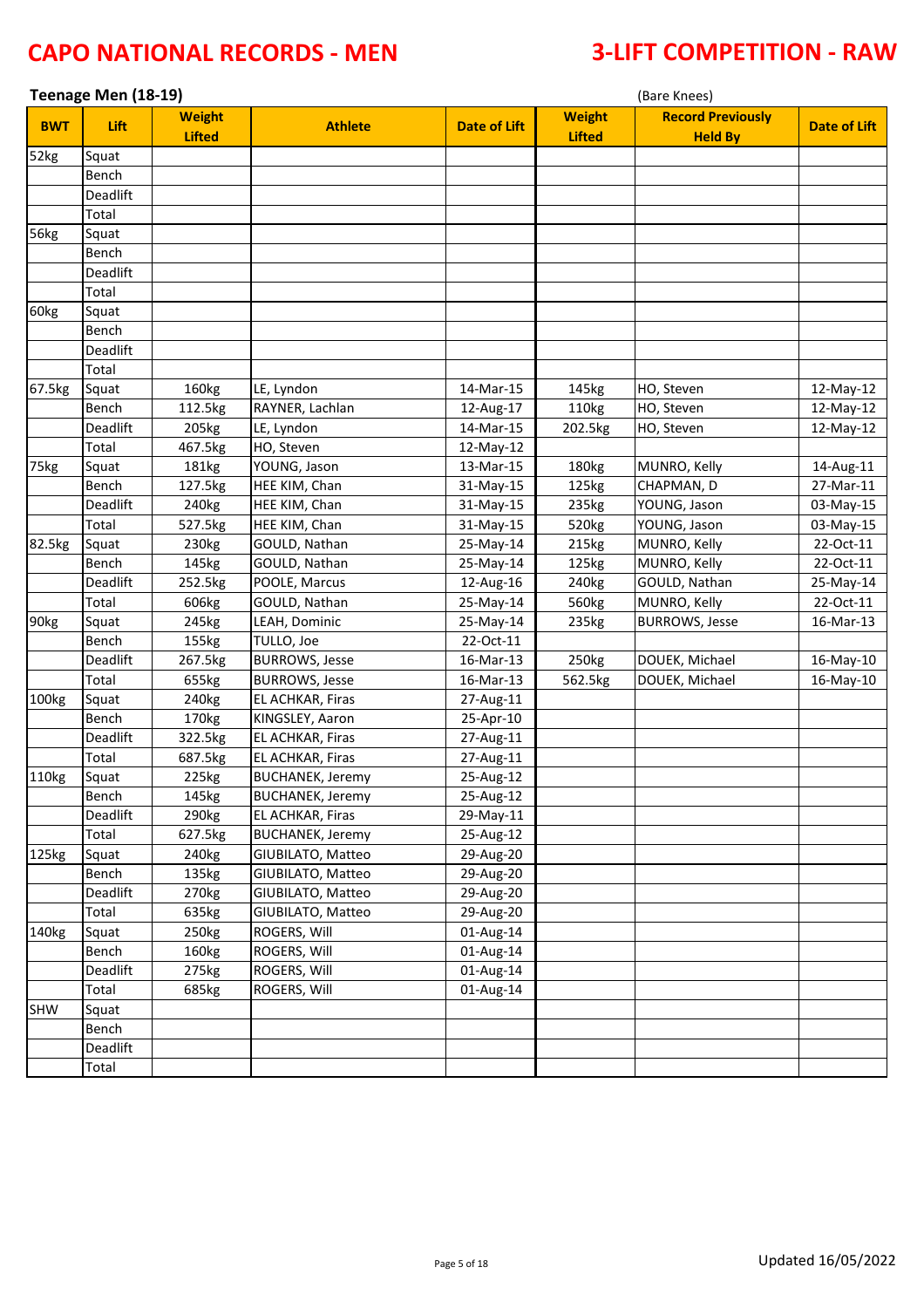|            | Junior Men (20-23)<br>(Bare Knees) |                                |                       |                     |                                |                                            |                     |
|------------|------------------------------------|--------------------------------|-----------------------|---------------------|--------------------------------|--------------------------------------------|---------------------|
| <b>BWT</b> | Lift                               | <b>Weight</b><br><b>Lifted</b> | <b>Athlete</b>        | <b>Date of Lift</b> | <b>Weight</b><br><b>Lifted</b> | <b>Record Previously</b><br><b>Held By</b> | <b>Date of Lift</b> |
| 52kg       | Squat                              |                                |                       |                     |                                |                                            |                     |
|            | Bench                              |                                |                       |                     |                                |                                            |                     |
|            | Deadlift                           |                                |                       |                     |                                |                                            |                     |
|            | Total                              |                                |                       |                     |                                |                                            |                     |
| 56kg       | Squat                              |                                |                       |                     |                                |                                            |                     |
|            | Bench                              |                                |                       |                     |                                |                                            |                     |
|            | Deadlift                           |                                |                       |                     |                                |                                            |                     |
|            | Total                              |                                |                       |                     |                                |                                            |                     |
| 60kg       | Squat                              | 155kg                          | ETTIA, C              | 29-Sep-11           |                                |                                            |                     |
|            | Bench                              | 100kg                          | WONG, G               | 29-May-11           |                                |                                            |                     |
|            | Deadlift                           | 180kg                          | WONG, G               | 29-May-11           |                                |                                            |                     |
|            | Total                              | 425kg                          | WONG, G               | 29-May-11           |                                |                                            |                     |
| 67.5kg     | Squat                              | 172.5kg                        | REED, Jay             | 10-Aug-13           | 170kg                          | BROOK, M                                   | 14-Aug-10           |
|            | Bench                              | 132.5kg                        | <b>BROOK, M</b>       | 14-Aug-10           |                                |                                            |                     |
|            | Deadlift                           | 242.5kg                        | KAO, Andy             | 15-Aug-15           | 235kg                          | KAO, Andy                                  | 09-May-15           |
|            | Total                              | 535kg                          | KAO, Andy             | 15-Aug-15           | 522.5kg                        | HO, Steven                                 | 10-Aug-13           |
| 75kg       | Squat                              | 210kg                          | MIDDLETON, Matthew    | 25-Apr-10           |                                |                                            |                     |
|            | Bench                              | 145kg                          | STEWART, Lachlan      | 12-May-12           |                                |                                            |                     |
|            | <b>Deadlift</b>                    | 260kg                          | MIDDLETON, Matthew    | 25-Apr-10           |                                |                                            |                     |
|            | Total                              | 590kg                          | MIDDLETON, Matthew    | 25-Apr-10           |                                |                                            |                     |
| 82.5kg     | Squat                              | 230kg                          | MIDDLETON, Matthew    | 15-Aug-10           |                                |                                            |                     |
|            | Bench                              | 155kg                          | MIDDLETON, Matthew    | 15-Aug-10           |                                |                                            |                     |
|            | Deadlift                           | 270kg                          | MIDDLETON, Matthew    | 15-Aug-10           |                                |                                            |                     |
|            | Total                              | 655kg                          | MIDDLETON, Matthew    | 15-Aug-10           |                                |                                            |                     |
| 90kg       | Squat                              | 260kg                          | BEWSEY, Alex          | 26-Apr-14           | 245kg                          | TAUKAVE, Riga                              | 10-Aug-13           |
|            | Bench                              | 167.5kg                        | <b>BEWSEY, Alex</b>   | 26-Apr-14           | 165kg                          | MIDDLETON, Matthew                         | 09-Aug-09           |
|            | Deadlift                           | 305kg                          | BEWSEY, Alex          | 26-Apr-14           | 295kg                          | TAUKAVE, Riga                              | 10-Aug-13           |
|            | Total                              | 732.5kg                        | <b>BEWSEY, Alex</b>   | 26-Apr-14           | 700kg                          | TAUKAVE, Riga                              | 10-Aug-13           |
| 100kg      | Squat                              | 285kg                          | LOWE, Alex            | 10-Aug-13           | 280kg                          | GORDON, Gregg                              | 12-Mar-12           |
|            | Bench                              | 220kg                          | LOWE, Alex            | 10-Aug-13           | 205kg                          | LOWE, Alex                                 | 25-Aug-12           |
|            | Deadlift                           | 340kg                          | LOWE, Alex            | 10-Aug-13           | 330kg                          | LOWE, Alex                                 | 25-Aug-12           |
|            | Total                              | 845kg                          | LOWE, Alex            | 10-Aug-13           | 800kg                          | LOWE, Alex                                 | 25-Aug-12           |
| 110kg      | Squat                              | 275kg                          | <b>BURROWS, Jesse</b> | 06-Jun-15           | 260kg                          | DEKEN, Alex                                | 14-Mar-15           |
|            | Bench                              | 220kg                          | PIPER, Adam           | 09-May-15           | 195kg                          | DEKEN, Alex                                | 14-Mar-15           |
|            | Deadlift                           | 300kg                          | <b>BURROWS, Jesse</b> | 06-Jun-15           | 286kg                          | MORRISSEY, Tyson                           | 10-May-14           |
|            | Total                              | 755kg                          | <b>BURROWS, Jesse</b> | 06-Jun-15           | 735kg                          | DEKEN, Alex                                | 14-Mar-15           |
| 125kg      | Squat                              | 273kg                          | LEE, M                | 31-Mar-12           |                                |                                            |                     |
|            | Bench                              | 205kg                          | ROCKS, Nathan         | 10-May-14           | 200 <sub>kg</sub>              | LEE, M                                     | 31-Aug-12           |
|            | Deadlift                           | 300kg                          | HOPKINS, Geoff        | 05-May-12           |                                |                                            |                     |
|            | Total                              | 730kg                          | LEE, M                | 31-Mar-12           |                                |                                            |                     |
| 140kg      | Squat                              | 285kg                          | MAHMOUD, Ali          | 10-Aug-13           | 210kg                          | POLLARD, J                                 | 27-Aug-11           |
|            | Bench                              | 200 <sub>kg</sub>              | MAHMOUD, Ali          | 10-Aug-13           | 142.5kg                        | POLLARD, J                                 | 27-Aug-11           |
|            | Deadlift                           | 335kg                          | MAHMOUD, Ali          | 10-Aug-13           | 247.5kg                        | POLLARD, J                                 | 27-Aug-11           |
|            | Total                              | 815kg                          | MAHMOUD, Ali          | 10-Aug-13           | 600kg                          | POLLARD, J                                 | 27-Aug-11           |
| SHW        | Squat                              | 240 <sub>kg</sub>              | BERTUNA, Josh         | 01-Aug-14           | 155kg                          | FERRAR, Ricky                              | 12-Apr-14           |
|            | Bench                              | 160kg                          | BERTUNA, Josh         | 01-Aug-14           | 85kg                           | FERRAR, Ricky                              | 12-Apr-14           |
|            | Deadlift                           | 265kg                          | BERTUNA, Josh         | 01-Aug-14           | 175kg                          | FERRAR, Ricky                              | 12-Apr-12           |
|            | Total                              | 665kg                          | BERTUNA, Josh         | 01-Aug-14           | 400kg                          | FERRAR, Ricky                              | 14-Apr-14           |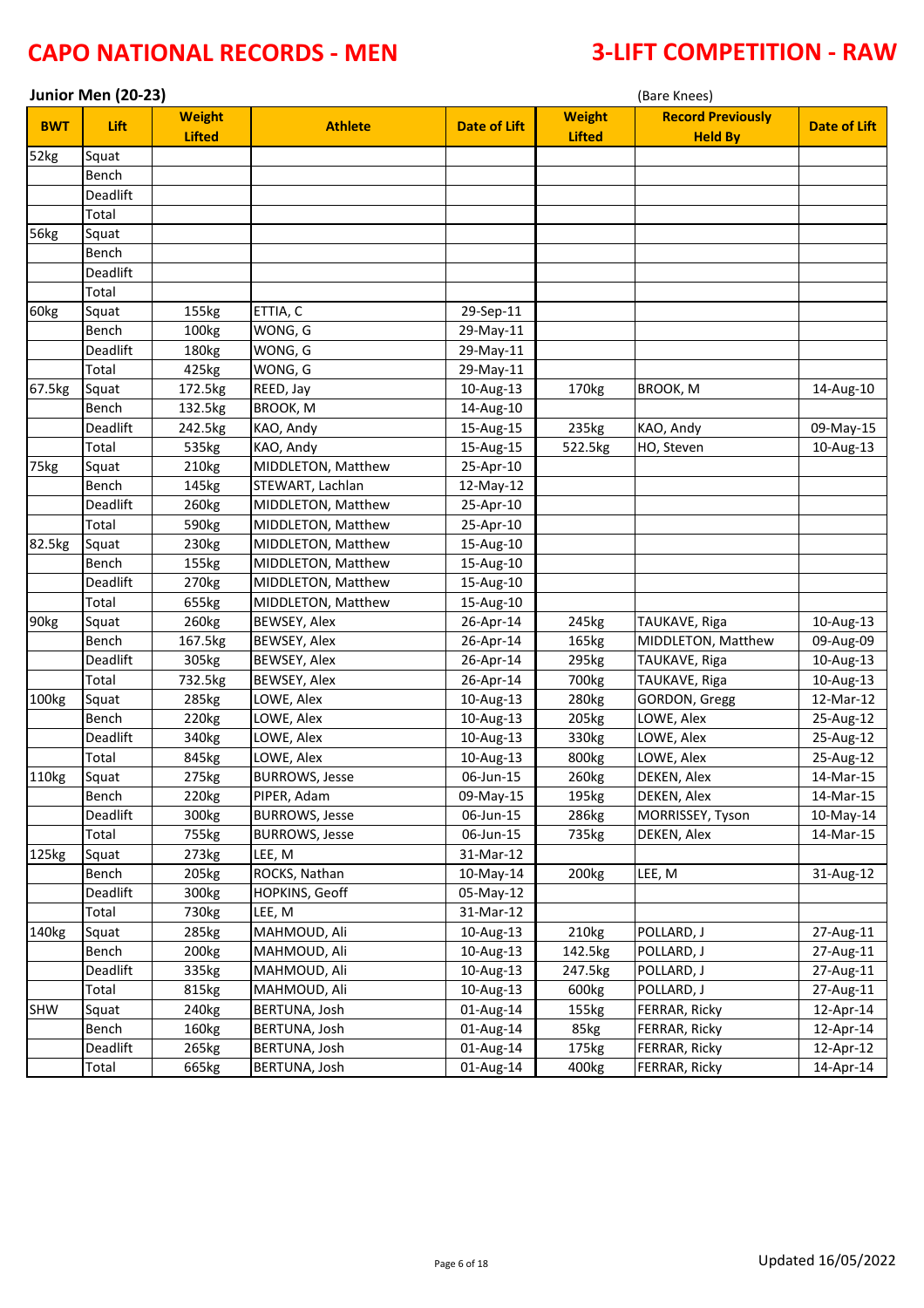|            | Senior Men (24-32) |                                |                    |                     |                                | (Bare Knees)                               |                     |
|------------|--------------------|--------------------------------|--------------------|---------------------|--------------------------------|--------------------------------------------|---------------------|
| <b>BWT</b> | Lift               | <b>Weight</b><br><b>Lifted</b> | <b>Athlete</b>     | <b>Date of Lift</b> | <b>Weight</b><br><b>Lifted</b> | <b>Record Previously</b><br><b>Held By</b> | <b>Date of Lift</b> |
| 52kg       | Squat              |                                |                    |                     |                                |                                            |                     |
|            | Bench              |                                |                    |                     |                                |                                            |                     |
|            | Deadlift           |                                |                    |                     |                                |                                            |                     |
|            | Total              |                                |                    |                     |                                |                                            |                     |
| 56kg       | Squat              | 140.5kg                        | ATTARD, Paul       | 03-Aug-14           |                                |                                            |                     |
|            | Bench              | 87.5kg                         | ATTARD, Paul       | 03-Aug-14           |                                |                                            |                     |
|            | Deadlift           | 197.5kg                        | ATTARD, Paul       | 03-Aug-14           |                                |                                            |                     |
|            | Total              | 408kg                          | ATTARD, Paul       | 03-Aug-14           |                                |                                            |                     |
| 60kg       | Squat              | 156kg                          | SINGH, Maninder    | 13-Aug-17           | 155kg                          | SINGH, Maninder                            | 30-Apr-17           |
|            | Bench              | 92.5kg                         | ATTARD, Paul       | 25-May-14           |                                |                                            |                     |
|            | Deadlift           | 205kg                          | ATTARD, Paul       | 25-May-14           |                                |                                            |                     |
|            | Total              | 442.5kg                        | ATTARD, Paul       | 25-May-14           |                                |                                            |                     |
| 67.5kg     | Squat              | 167.5kg                        | VELLA, Luke        | 03-Aug-14           | 160kg                          | <b>VERVAART, Troy</b>                      | 12-Apr-14           |
|            | Bench              | 116kg                          | JOHNSON, Anton     | 25-Apr-18           | 115kg                          | VELLA, Luke                                | 03-Aug-14           |
|            | Deadlift           | 227.5kg                        | VELLA, Luke        | 03-Aug-14           | 221kg                          | BEARD, M                                   | 27-Aug-11           |
|            | Total              | 510kg                          | VELLA, Luke        | 03-Aug-14           | 485kg                          | VELLA, L                                   | 27-Mar-11           |
| 75kg       | Squat              | 200 <sub>kg</sub>              | CABA, Romain       | 31-May-15           | 195kg                          | <b>WALKER, Lucas</b>                       | 25-Apr-10           |
|            | Bench              | 145kg                          | DOWELL, Ash        | 14-Aug-15           | 135kg                          | ROMAIN, Caba                               | 31-May-15           |
|            | <b>Deadlift</b>    | 265kg                          | ROMAIN, Caba       | 15-Aug-15           | 260kg                          | ROMAIN, Caba                               | 31-May-15           |
|            | Total              | 600kg                          | ROMAIN, Caba       | 15-Aug-15           | 595kg                          | ROMAIN, Caba                               | 31-May-15           |
| 82.5kg     | Squat              | 232.5kg                        | SPITERI, Jacob     | 15-Aug-15           | 215.5kg                        | SPITERI, Jacob                             | 09-May-15           |
|            | Bench              | 170kg                          | SPITERI, Jacob     | 09-May-15           | 162.5kg                        | SMITH, Eldene                              | 11-Aug-13           |
|            | Deadlift           | 285kg                          | PARMITER, Dave     | 12-May-12           |                                |                                            |                     |
|            | Total              | 657.5kg                        | SPITERI, Jacob     | 15-Aug-15           | 645.5kg                        | SPITERI, Jacob                             | 09-May-15           |
| 90kg       | Squat              | 272.5kg                        | MIDDLETON, Matthew | 27-Apr-14           | 250kg                          | OREB, Sebastian                            | 11-Aug-13           |
|            | Bench              | 200 <sub>kg</sub>              | MIDDLETON, Matthew | 27-Apr-14           | 195kg                          | OREB, Sebastian                            | 11-May-13           |
|            | Deadlift           | 340kg                          | PARMITER, Dave     | 03-Aug-14           | 327.5kg                        | PARMITER, Dave                             | 11-Aug-13           |
|            | Total              | 760kg                          | PARMITER, Dave     | 03-Aug-14           | 745kg                          | MIDDLETON, Matthew                         | 27-Apr-14           |
| 100kg      | Squat              | 295kg                          | MIDDLETON, Matthew | 25-Apr-15           | 290kg                          | LOWE, Alex                                 | 03-Aug-14           |
|            | Bench              | 220kg                          | LOWE, Alex         | 03-Aug-14           | 182.5kg                        | CHAN, Chris                                | 25-Apr-10           |
|            | <b>Deadlift</b>    | 340kg                          | LOWE, Alex         | 03-Aug-14           | 240kg                          | CHAN, Chris                                | 25-Apr-10           |
|            | Total              | 850kg                          | LOWE, Alex         | 03-Aug-14           | 622.5kg                        | CHAN, Chris                                | 25-Apr-10           |
| 110kg      | Squat              | 305kg                          | DURBRIDGE, Jason   | 14-Aug-10           |                                |                                            |                     |
|            | Bench              | 203kg                          | CALTABIANO, Andrew | 16-Aug-15           | 202.5kg                        | CALTABIANO, Andrew                         | 31-May-15           |
|            | Deadlift           | 340kg                          | DURBRIDGE, Jason   | 14-Aug-10           |                                |                                            |                     |
|            | Total              | 842.5kg                        | DURBRIDGE, Jason   | 14-Aug-10           |                                |                                            |                     |
| 125kg      | Squat              | 320kg                          | HOWLETT, Shaun     | 16-Mar-13           | 310kg                          | HOWLETT, Shaun                             | 31-Mar-12           |
|            | Bench              | 215kg                          | ROCKS, Nathan      | 03-Aug-14           | 212.5kg                        | HOWLETT, Shaun                             | 16-Mar-13           |
|            | Deadlift           | 335kg                          | DURBRIDGE, Jason   | 04-Oct-08           |                                |                                            |                     |
|            | Total              | 822.5kg                        | HOWLETT, Shaun     | 16-Mar-13           | 820kg                          | HOWLETT, Shaun                             | 31-Mar-12           |
| 140kg      | Squat              | 350kg                          | HOWLETT, Wayne     | 31-Mar-12           |                                |                                            |                     |
|            | Bench              | 235kg                          | HOWLETT, Wayne     | 31-Mar-12           |                                |                                            |                     |
|            | Deadlift           | 320kg                          | TOOMER, David      | 11-Aug-13           | 315kg                          | HOWLETT, Wayne                             | 31-Mar-12           |
|            | Total              | 900kg                          | HOWLETT, Wayne     | 31-Mar-12           |                                |                                            |                     |
| <b>SHW</b> | Squat              | 357.5kg                        | McLAREN, George    | 25-Aug-12           |                                |                                            |                     |
|            | Bench              | 235kg                          | PARK, Dave         | 31-Mar-12           |                                |                                            |                     |
|            | Deadlift           | 380kg                          | McLAREN, George    | 05-May-12           |                                |                                            |                     |
|            | Total              | 930kg                          | McLAREN, George    | 25-Aug-12           |                                |                                            |                     |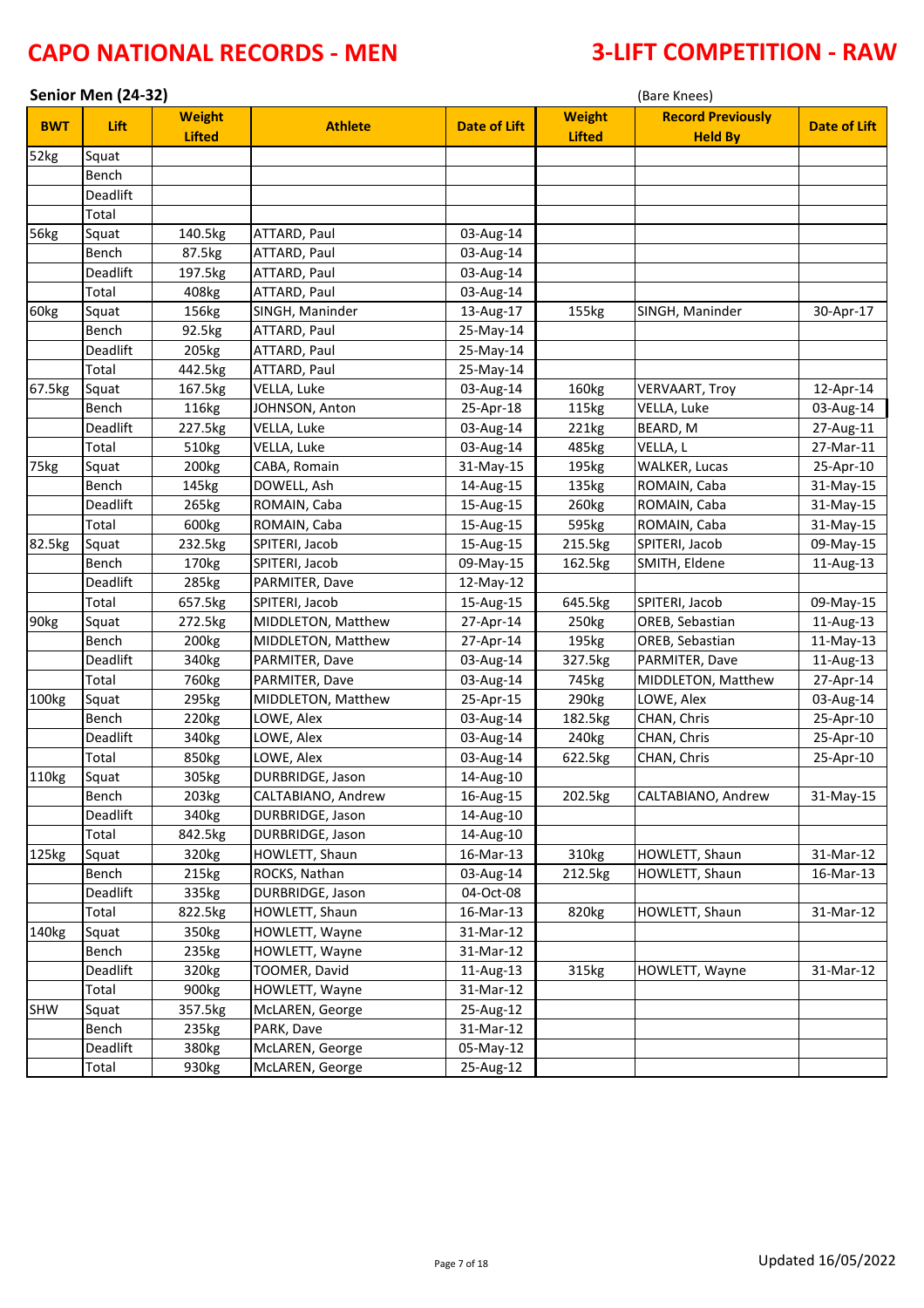| Sub Masters Men (33-39) |                 |                                |                           |                     | (Bare Knees)                   |                                            |                     |  |
|-------------------------|-----------------|--------------------------------|---------------------------|---------------------|--------------------------------|--------------------------------------------|---------------------|--|
| <b>BWT</b>              | Lift            | <b>Weight</b><br><b>Lifted</b> | <b>Athlete</b>            | <b>Date of Lift</b> | <b>Weight</b><br><b>Lifted</b> | <b>Record Previously</b><br><b>Held By</b> | <b>Date of Lift</b> |  |
| 52kg                    | Squat           |                                |                           |                     |                                |                                            |                     |  |
|                         | Bench           |                                |                           |                     |                                |                                            |                     |  |
|                         | Deadlift        |                                |                           |                     |                                |                                            |                     |  |
|                         | Total           |                                |                           |                     |                                |                                            |                     |  |
| 56kg                    | Squat           |                                |                           |                     |                                |                                            |                     |  |
|                         | Bench           |                                |                           |                     |                                |                                            |                     |  |
|                         | Deadlift        |                                |                           |                     |                                |                                            |                     |  |
|                         | Total           |                                |                           |                     |                                |                                            |                     |  |
| 60kg                    | Squat           |                                |                           |                     |                                |                                            |                     |  |
|                         | Bench           |                                |                           |                     |                                |                                            |                     |  |
|                         | Deadlift        |                                |                           |                     |                                |                                            |                     |  |
|                         | Total           |                                |                           |                     |                                |                                            |                     |  |
| 67.5kg                  | Squat           | 150kg                          | Vidu EB                   | 24-Jun-18           |                                |                                            |                     |  |
|                         | Bench           | 100kg                          | Vidu EB                   | 18-Aug-18           | 95kg                           | Vidu EB                                    | 24-Jun-18           |  |
|                         | Deadlift        | 210kg                          | Vidu EB                   | 24-Jun-18           |                                |                                            |                     |  |
|                         | Total           | 455kg                          | Vidu EB                   | 24-Jun-18           |                                |                                            |                     |  |
| 75kg                    | Squat           | 200kg                          | HILLS, Greg               | 25-Apr-10           |                                |                                            |                     |  |
|                         | Bench           | 137.5kg                        | HILLS, Greg               | 25-Apr-10           |                                |                                            |                     |  |
|                         | <b>Deadlift</b> | 265kg                          | PUNSHON, Dale             | 06-Jun-15           | 245kg                          | HILLS, Greg                                | 25-Apr-10           |  |
|                         | Total           | 595kg                          | PUNSHON, Dale             | 06-Jun-15           | 560kg                          | HILLS, Greg                                | 25-Apr-10           |  |
| 82.5kg                  | Squat           | 200 <sub>kg</sub>              | SIOPIS, George            | 15-Dec-13           | 170kg                          | RUCCI, Dan                                 |                     |  |
|                         | Bench           | 132.5kg                        | CROSS, Ash                | 14-Aug-16           | 127.5kg                        | SIOPIS, George                             | 15-Dec-13           |  |
|                         | Deadlift        | 250kg                          | SIOPIS, George            | 15-Dec-13           | 180kg                          | RUCCI, Dan                                 |                     |  |
|                         | Total           | 577.5kg                        | SIOPIS, George            | 15-Dec-13           | 475kg                          | RUCCI, Dan                                 |                     |  |
| 90kg                    | Squat           | 240.5kg                        | HARNIMAN, Robert          | 19-May-18           | 240kg                          | SIOPIS, George                             | 25-May-14           |  |
|                         | Bench           | 180kg                          | HARNIMAN, Robert          | 19-May-18           | 163.5kg                        | LANGER, Andre                              | 30-Apr-17           |  |
|                         | Deadlift        | 280.5kg                        | HARNIMAN, Robert          | 19-May-18           | 280kg                          | SIOPIS, George                             | 25-May-14           |  |
|                         | Total           | 690kg                          | HARNIMAN, Robert          | 19-May-18           | 680kg                          | SIOPIS, George                             | 25-May-14           |  |
| 100kg                   | Squat           | 310kg                          | DURBRIDGE, Jason          | 26-Aug-12           |                                |                                            |                     |  |
|                         | Bench           | 210kg                          | COLLINS, Michael          | 03-Aug-14           | 190kg                          | DURBRIDGE, Jason                           | 26-Aug-12           |  |
|                         | Deadlift        | 342.5kg                        | DURBRIDGE, Jason          | 26-Aug-12           |                                |                                            |                     |  |
|                         | Total           | 842.5kg                        | DURBRIDGE, Jason          | 26-Aug-12           |                                |                                            |                     |  |
| 110 <sub>kg</sub>       | Squat           | 290 <sub>kg</sub>              | JONES, Nathan             | 25-May-14           | 205kg                          | MORTON, Dom                                | 26-Apr-14           |  |
|                         | Bench           | 210kg                          | COLLINS, Matthew (Nipper) | 13-Aug-17           | 201kg                          | JONES, Nathan                              | 25-May-14           |  |
|                         | Deadlift        | 343kg                          | GIAMPAOLO, Billy Joe      | 15-Aug-10           |                                |                                            |                     |  |
|                         | Total           | 815kg                          | JONES, Nathan             | 25-May-14           | 595kg                          | MORTON, Dom                                | 26-Apr-14           |  |
| 125kg                   | Squat           | 300kg                          | FLORISSEN, Shannon        | 15-Aug-10           |                                |                                            |                     |  |
|                         | Bench           | 230kg                          | FLORISSEN, Shannon        | 15-Aug-10           |                                |                                            |                     |  |
|                         | Deadlift        | 342.5kg                        | FLORISSEN, Shannon        | 15-Aug-10           |                                |                                            |                     |  |
|                         | Total           | 860kg                          | FLORISSEN, Shannon        | 15-Aug-10           |                                |                                            |                     |  |
| 140kg                   | Squat           | 290kg                          | ZINETTI, Dustin           | 03-Aug-14           | 275kg                          | ROSSI, Luca                                | 15-Aug-10           |  |
|                         | Bench           | 192.5kg                        | WRIGHT, Dan               | 09-Aug-09           |                                |                                            |                     |  |
|                         | Deadlift        | 327.5kg                        | WRIGHT, Dan               | 09-Aug-09           |                                |                                            |                     |  |
|                         | Total           | 750kg                          | ROSSI, Luca               | 15-Aug-10           |                                |                                            |                     |  |
| <b>SHW</b>              | Squat           |                                |                           |                     |                                |                                            |                     |  |
|                         | Bench           |                                |                           |                     |                                |                                            |                     |  |
|                         | Deadlift        |                                |                           |                     |                                |                                            |                     |  |
|                         | Total           |                                |                           |                     |                                |                                            |                     |  |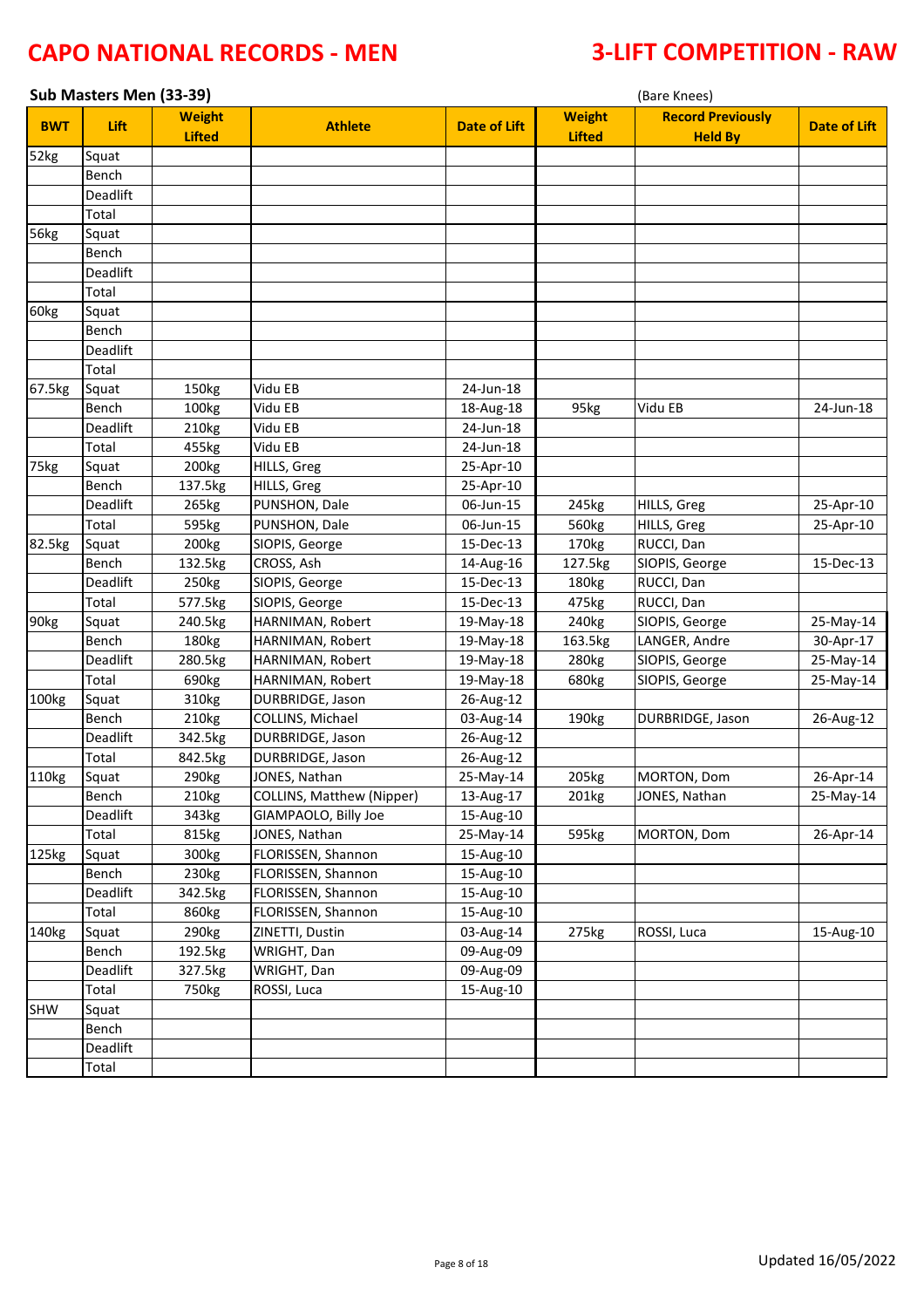|                   | Masters Men (40-44)<br>(Bare Knees) |                                |                          |                     |                                |                                            |                     |
|-------------------|-------------------------------------|--------------------------------|--------------------------|---------------------|--------------------------------|--------------------------------------------|---------------------|
| <b>BWT</b>        | Lift                                | <b>Weight</b><br><b>Lifted</b> | <b>Athlete</b>           | <b>Date of Lift</b> | <b>Weight</b><br><b>Lifted</b> | <b>Record Previously</b><br><b>Held By</b> | <b>Date of Lift</b> |
| 52kg              | Squat                               |                                |                          |                     |                                |                                            |                     |
|                   | Bench                               |                                |                          |                     |                                |                                            |                     |
|                   | <b>Deadlift</b>                     |                                |                          |                     |                                |                                            |                     |
|                   | Total                               |                                |                          |                     |                                |                                            |                     |
| 56kg              | Squat                               |                                |                          |                     |                                |                                            |                     |
|                   | Bench                               |                                |                          |                     |                                |                                            |                     |
|                   | Deadlift                            |                                |                          |                     |                                |                                            |                     |
|                   | Total                               |                                |                          |                     |                                |                                            |                     |
| 60kg              | Squat                               |                                |                          |                     |                                |                                            |                     |
|                   | Bench                               |                                |                          |                     |                                |                                            |                     |
|                   | Deadlift                            |                                |                          |                     |                                |                                            |                     |
|                   | Total                               |                                |                          |                     |                                |                                            |                     |
| 67.5kg            | Squat                               | 162.5kg                        | THOMAS, Colin            | 30-May-10           |                                |                                            |                     |
|                   | Bench                               | 137.5kg                        | THOMAS, Colin            | 30-May-10           |                                |                                            |                     |
|                   | Deadlift                            | 210kg                          | THOMAS, Colin            | 30-May-10           |                                |                                            |                     |
|                   | Total                               | 510kg                          | THOMAS, Colin            | 30-May-10           |                                |                                            |                     |
| 75kg              | Squat                               | 202.5kg                        | WINCHESTER, Grant        | 27-May-18           | 200kg                          | HILLS, Greg                                | 21-Nov-14           |
|                   | Bench                               | 145kg                          | WINCHESTER, Grant        | 27-May-18           | 133kg                          | HILLS, Greg                                | 08-Nov-12           |
|                   | Deadlift                            | 250kg                          | HILLS, Greg              | 08-Nov-12           | 230kg                          | HILLS, Greg                                | 10-Jun-12           |
|                   | Total                               | 597.5kg                        | WINCHESTER, Grant        | 27-May-18           | 568.5kg                        | HILLS, Greg                                | 21-Nov-14           |
| 82.5kg            | Squat                               | 190kg                          | TULUN, Jim               | 02-Aug-14           | 181kg                          | TULUN, Jim                                 | 25-May-14           |
|                   | Bench                               | 127.5kg                        | TULUN, Jim               | 02-Aug-14           | 122.5kg                        | TULUN, Jim                                 | 25-May-14           |
|                   | Deadlift                            | 225kg                          | TULUN, Jim               | 02-Aug-14           | 207.5kg                        | TULUN, Jim                                 | 25-May-14           |
|                   | Total                               | 537.5kg                        | TULUN, Jim               | 02-Aug-14           | 511kg                          | TULUN, Jim                                 | 25-May-14           |
| 90kg              | Squat                               | 211kg                          | PUOPOLO, Vito            | 25-Apr-21           | 210 <sub>kg</sub>              | JARROTT, Brian                             | 14-Aug-10           |
|                   | Bench                               | 140.5kg                        | PUOPOLO, Vito            | 25-Apr-21           | 140kg                          | RANKINE, Duncan                            | 02-Jun-19           |
|                   | Deadlift                            | 246.5kg                        | PUOPOLO, Vito            | 25-Apr-21           | 246kg                          | RANKINE, Duncan                            | 02-Jun-19           |
|                   | Total                               | 595kg                          | PUOPOLO, Vito            | 25-Apr-21           | 585kg                          | JARROTT, Brian                             | 14-Aug-10           |
| 100kg             | Squat                               | 236kg                          | <b>GREGG, Matthew</b>    | 07-May-22           | 235kg                          | RAHBAN, Feyde                              | 03-Jun-17           |
|                   | Bench                               | 180kg                          | ANDREWS, Chris           | 12-May-12           |                                |                                            |                     |
|                   | Deadlift                            | 262kg                          | RANKINE, Duncan          | 27-May-18           | 261kg                          | BIGGS, John                                | 12-Aug-16           |
|                   | Total                               | 655                            | GREGG, Matthew           | 07-May-22           | 620kg                          | RANKINE, Duncan                            | 27-May-18           |
| 110 <sub>kg</sub> | Squat                               | 255kg                          | <b>VENTER, Dirk</b>      | 16-Aug-15           | 240 <sub>kg</sub>              | <b>VENTER, Dirk</b>                        | 31-May-15           |
|                   | Bench                               | 187.5kg                        | <b>WEATHERALL, Peter</b> | 03-Apr-11           |                                |                                            |                     |
|                   | Deadlift                            | 291kg                          | VENTER, Dirk             | 16-Aug-15           | 280kg                          | <b>VENTER, Dirk</b>                        | 31-May-15           |
|                   | Total                               | 701kg                          | VENTER, Dirk             | 16-Aug-15           | 660kg                          | VENTER, Dirk                               | 31-May-15           |
| 125kg             | Squat                               | 275kg                          | <b>BEECHAM, Tony</b>     | 11-Aug-17           | 272.5kg                        | BEECHAM, Tony                              | 03-Jun-17           |
|                   | Bench                               | 190kg                          | WEATHERALL, Peter        | 27-Aug-11           |                                |                                            |                     |
|                   | Deadlift                            | 305kg                          | <b>BEECHAM, Tony</b>     | 11-Aug-17           | 302.5kg                        | <b>BEECHAM, Tony</b>                       | 03-Jun-17           |
|                   | Total                               | 740kg                          | CANN, Dan                | 13-Aug-17           | 732.5kg                        | BEECHAM, Tony                              | 12-Aug-16           |
| 140kg             | Squat                               | 330kg                          | TULLO, Adrian            | 26-Apr-14           | 320kg                          | BOYER, Derek                               | 15-Aug-10           |
|                   | Bench                               | 235kg                          | TULLO, Adrian            | 26-Apr-14           | 215kg                          | BOYER, Derek                               | 15-Aug-10           |
|                   | Deadlift                            | 350kg                          | TULLO, Adrian            | 26-Apr-14           | 345kg                          | BOYER, Derek                               | 15-Aug-10           |
|                   | Total                               | 915kg                          | TULLO, Adrian            | 26-Apr-14           | 880kg                          | BOYER, Derek                               | 15-Aug-10           |
| <b>SHW</b>        | Squat                               | 320kg                          | TULLO, Adrian            | 12-Apr-14           |                                |                                            |                     |
|                   | Bench                               | 230kg                          | TULLO, Adrian            | 12-Apr-14           | 200kg                          | BOYER, Derek                               | 09-Aug-09           |
|                   | Deadlift                            | 350kg                          | <b>BOYER, Derek</b>      | 09-Aug-09           |                                |                                            |                     |
|                   | Total                               | 900kg                          | TULLO, Adrian            | 12-Apr-14           |                                |                                            |                     |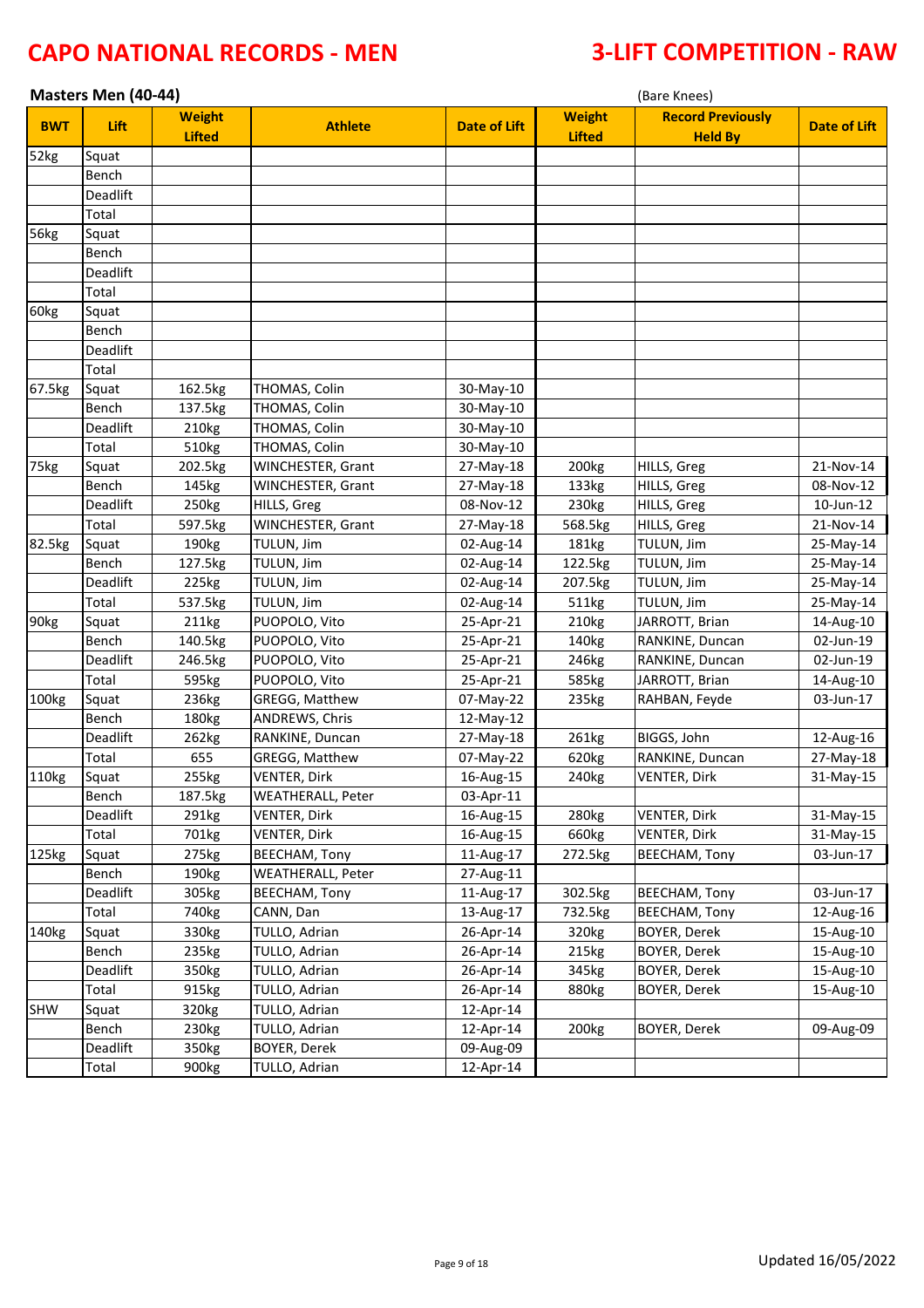|                   | Masters Men (45-49)<br>(Bare Knees) |                                |                          |                     |                                |                                            |                     |
|-------------------|-------------------------------------|--------------------------------|--------------------------|---------------------|--------------------------------|--------------------------------------------|---------------------|
| <b>BWT</b>        | Lift                                | <b>Weight</b><br><b>Lifted</b> | <b>Athlete</b>           | <b>Date of Lift</b> | <b>Weight</b><br><b>Lifted</b> | <b>Record Previously</b><br><b>Held By</b> | <b>Date of Lift</b> |
| 52kg              | Squat                               |                                |                          |                     |                                |                                            |                     |
|                   | Bench                               |                                |                          |                     |                                |                                            |                     |
|                   | Deadlift                            |                                |                          |                     |                                |                                            |                     |
|                   | Total                               |                                |                          |                     |                                |                                            |                     |
| 56kg              | Squat                               |                                |                          |                     |                                |                                            |                     |
|                   | Bench                               |                                |                          |                     |                                |                                            |                     |
|                   | Deadlift                            |                                |                          |                     |                                |                                            |                     |
|                   | Total                               |                                |                          |                     |                                |                                            |                     |
| 60kg              | Squat                               | 20 <sub>kg</sub>               | ROGERS, Kevin            | 08-May-10           |                                |                                            |                     |
|                   | Bench                               | 90kg                           | ROGERS, Kevin            | 12-Mar-11           | 80kg                           | ROGERS, Kevin                              | 08-May-10           |
|                   | Deadlift                            | 65kg                           | ROGERS, Kevin            | 08-May-10           |                                |                                            |                     |
|                   | Total                               | 165kg                          | ROGERS, Kevin            | 08-May-10           |                                |                                            |                     |
| 67.5kg            | Squat                               |                                |                          |                     |                                |                                            |                     |
|                   | Bench                               |                                |                          |                     |                                |                                            |                     |
|                   | <b>Deadlift</b>                     |                                |                          |                     |                                |                                            |                     |
|                   | Total                               |                                |                          |                     |                                |                                            |                     |
| 75kg              | Squat                               | 160kg                          | REYNOLDS, Shane          | 24-Oct-21           | 120kg                          | KNIGHT, Richard                            | 14-Jun-15           |
|                   | Bench                               | 107.5kg                        | REYNOLDS, Shane          | 24-Oct-21           | 105kg                          | KNIGHT, Richard                            | 14-Jun-15           |
|                   | Deadlift                            | 202.5kg                        | REYNOLDS, Shane          | 24-Oct-21           | 175kg                          | KNIGHT, Richard                            | 14-Jun-15           |
|                   | Total                               | 470kg                          | REYNOLDS, Shane          | 24-Oct-21           | 400kg                          | KNIGHT, Richard                            | 14-Jun-15           |
| 82.5kg            | Squat                               | 200kg                          | GALATI, Angelo           | 05-Dec-13           | 150kg                          | <b>SEMPLICE, Ross</b>                      | 11-Aug-13           |
|                   | Bench                               | 200kg                          | GALATI, Angelo           | 05-Dec-13           | 85kg                           | <b>SEMPLICE, Ross</b>                      | 11-Aug-13           |
|                   | Deadlift                            | 220kg                          | GALATI, Angelo           | 05-Dec-13           | 175kg                          | SEMPLICE, Ross                             | 11-Aug-13           |
|                   | Total                               | 620kg                          | GALATI, Angelo           | 05-Dec-13           | 410kg                          | SEMPLICE, Ross                             | 11-Aug-13           |
| 90kg              | Squat                               | 185kg                          | RANKINE, Duncan          | 24-Oct-21           | 165kg                          | GLASS, Phillip                             | 18-Aug-18           |
|                   | Bench                               | 135kg                          | RANKINE, Duncan          | 24-Oct-21           | 125kg                          | JONES, Eddie                               | 12-Aug-16           |
|                   | Deadlift                            | 230kg                          | RANKINE, Duncan          | 24-Oct-21           | 195kg                          | JONES, Eddie                               | 22-May-16           |
|                   | Total                               | 550kg                          | RANKINE, Duncan          | 24-Oct-21           | 457.5kg                        | JONES, Eddie                               | 22-May-16           |
| 100 <sub>kg</sub> | Squat                               | 192.5kg                        | GREGORY, Stefan          | 25-Apr-18           | 190kg                          | BIGGS, John                                | 11-Aug-17           |
|                   | Bench                               | 180kg                          | DAY, Henry               | 09-Aug-09           |                                |                                            |                     |
|                   | Deadlift                            | 281kg                          | BIGGS, John              | 11-Aug-17           | 270kg                          | DAY, Henry                                 | 09-Aug-09           |
|                   | Total                               | 600kg                          | BIGGS, John              | 11-Aug-17           | 550kg                          | TAYLOR, Terry                              | 11-Aug-13           |
| 110kg             | Squat                               | 220kg                          | <b>WEATHERALL, Peter</b> | 31-May-15           | 180kg                          | DAY, Henry                                 | 30-May-10           |
|                   | Bench                               | 172.5kg                        | <b>WEATHERALL, Peter</b> | 31-May-15           | 170kg                          | DAY, Henry                                 | 30-May-10           |
|                   | Deadlift                            | 280kg                          | BIGGS, John              | 03-Jun-17           | 251kg                          | WEATHERALL, Peter                          | 31-May-15           |
|                   | Total                               | 626kg                          | <b>WEATHERALL, Peter</b> | 31-May-15           | 600kg                          | DAY, Henry                                 | 30-May-10           |
| 125kg             | Squat                               | 330kg                          | NAYLOR, Shane            | 21-Nov-14           | 300kg                          | NAYLOR, Shane                              | 03-Aug-14           |
|                   | Bench                               | 207.5kg                        | NAYLOR, Shane            | 21-Nov-14           | 190kg                          | NAYLOR, Shane                              | 03-Aug-14           |
|                   | Deadlift                            | 337.5kg                        | NAYLOR, Shane            | 21-Nov-14           | 310kg                          | NAYLOR, Shane                              | 03-Aug-14           |
|                   | Total                               | 875kg                          | NAYLOR, Shane            | 21-Nov-14           | 800kg                          | NAYLOR, Shane                              | 03-Aug-14           |
| 140kg             | Squat                               | 280kg                          | NICHOLAS, Michael        | 02-Aug-14           | 250kg                          | NICHOLAS, Michael                          | 12-Apr-14           |
|                   | Bench                               | 172.5kg                        | NICHOLAS, Michael        | 12-Apr-14           | 170kg                          | NICHOLAS, Michael                          | 31-Mar-12           |
|                   | Deadlift                            | 285kg                          | NICHOLAS, Michael        | 02-Aug-14           | 280kg                          | NICHOLAS, Michael                          | 12-Apr-14           |
|                   | Total                               | 720 <sub>kg</sub>              | NICHOLAS, Michael        | 02-Aug-14           | 702.5kg                        | NICHOLAS, Michael                          | 12-Apr-14           |
| <b>SHW</b>        | Squat                               | 215kg                          | RUSTERHOLZ, Marco        | 31-Mar-12           |                                | RUSTERHOLZ, Marco                          |                     |
|                   | Bench                               | 220kg                          | RUSTERHOLZ, Marco        | 31-Mar-12           |                                | RUSTERHOLZ, Marco                          |                     |
|                   | Deadlift                            | 215kg                          | RUSTERHOLZ, Marco        | 31-Mar-12           |                                | RUSTERHOLZ, Marco                          |                     |
|                   | Total                               | 650kg                          | RUSTERHOLZ, Marco        | 31-Mar-12           |                                | RUSTERHOLZ, Marco                          |                     |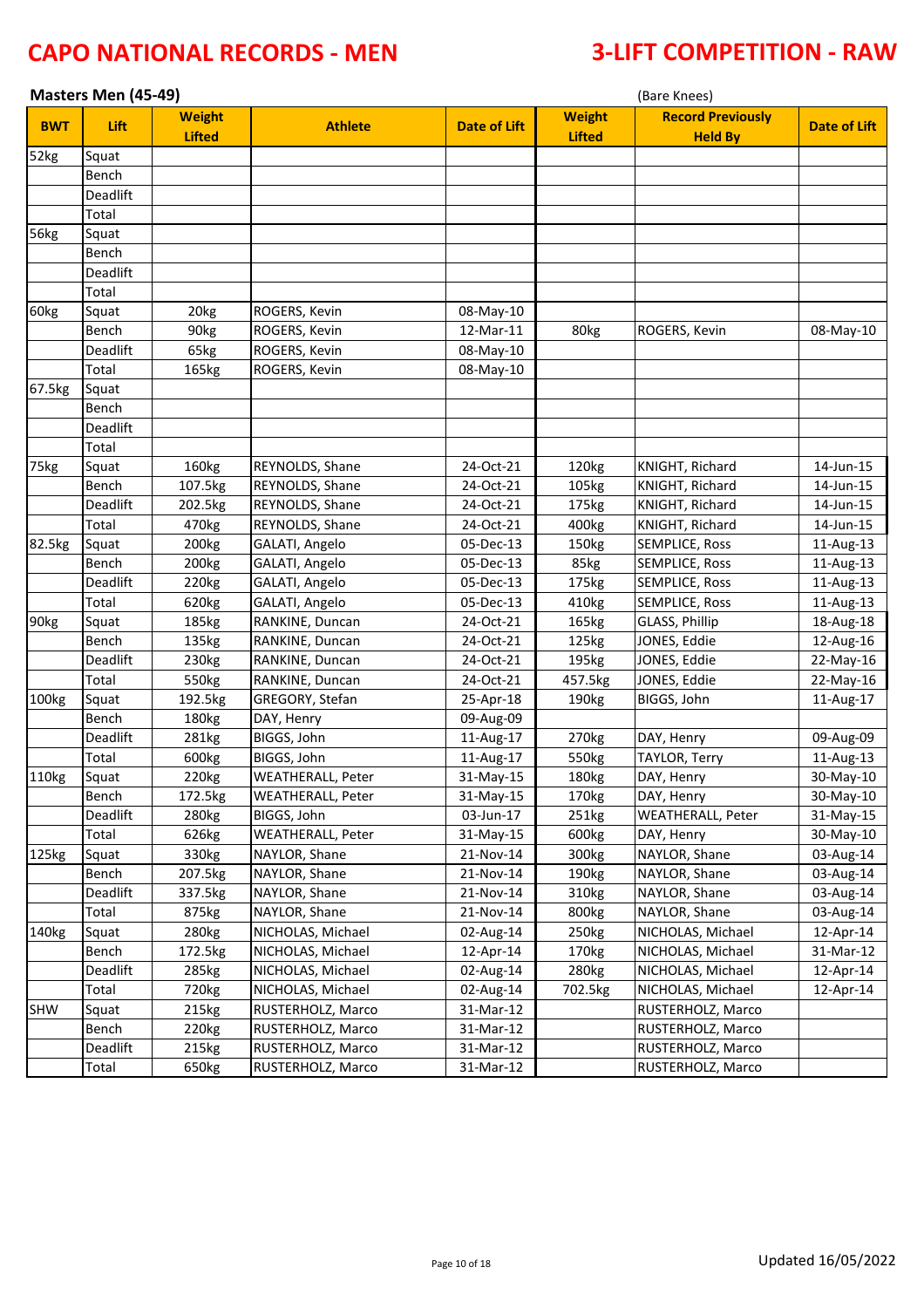|                   | Masters Men (50-54)<br>(Bare Knees) |                                |                        |                     |                                |                                            |                     |
|-------------------|-------------------------------------|--------------------------------|------------------------|---------------------|--------------------------------|--------------------------------------------|---------------------|
| <b>BWT</b>        | Lift                                | <b>Weight</b><br><b>Lifted</b> | <b>Athlete</b>         | <b>Date of Lift</b> | <b>Weight</b><br><b>Lifted</b> | <b>Record Previously</b><br><b>Held By</b> | <b>Date of Lift</b> |
| 52kg              | Squat                               |                                |                        |                     |                                |                                            |                     |
|                   | Bench                               |                                |                        |                     |                                |                                            |                     |
|                   | Deadlift                            |                                |                        |                     |                                |                                            |                     |
|                   | Total                               |                                |                        |                     |                                |                                            |                     |
| 56kg              | Squat                               |                                |                        |                     |                                |                                            |                     |
|                   | Bench                               |                                |                        |                     |                                |                                            |                     |
|                   | <b>Deadlift</b>                     |                                |                        |                     |                                |                                            |                     |
|                   | Total                               |                                |                        |                     |                                |                                            |                     |
| 60kg              | Squat                               | 110kg                          | PANAGIOTIDIS, Jim      | 22-May-21           |                                |                                            |                     |
|                   | Bench                               | 92.5kg                         | PANAGIOTIDIS, Jim      | 22-May-21           |                                |                                            |                     |
|                   | Deadlift                            | 165kg                          | PANAGIOTIDIS, Jim      | 22-May-21           |                                |                                            |                     |
|                   | Total                               | 367.5kg                        | PANAGIOTIDIS, Jim      | 22-May-21           |                                |                                            |                     |
| 67.5kg            | Squat                               | 137.5kg                        | MANSFIELD, Peter       | 21-Nov-14           | 130kg                          | MANSFIELD, Peter                           | 02-Aug-14           |
|                   | Bench                               | 95kg                           | MANSFIELD, Peter       | 02-Aug-14           | 90kg                           | MANSFIELD, Peter                           | 12-Apr-14           |
|                   | <b>Deadlift</b>                     | 182.5kg                        | MANSFIELD, Peter       | 21-Nov-14           | 180kg                          | MANSFIELD, Peter                           | 02-Aug-14           |
|                   | Total                               | 410kg                          | MANSFIELD, Peter       | 21-Nov-14           | 405kg                          | MANSFIELD, Peter                           | 02-Aug-14           |
| 75kg              | Squat                               | 150.5kg                        | TORCASIO, Tony         | 19-May-18           | 150kg                          | BALESTRA, Frank                            | 30-May-10           |
|                   | Bench                               | 170kg                          | <b>BALESTRA, Frank</b> | 30-May-10           |                                |                                            |                     |
|                   | <b>Deadlift</b>                     | 197.5kg                        | TORCASIO, Tony         | 19-May-18           | 195kg                          | TORCASIO, Tony                             | 14-May-16           |
|                   | Total                               | 447.5kg                        | TORCASIO, Tony         | 19-May-18           | 427.5kg                        | <b>TORCASIO, Tony</b>                      | 14-May-16           |
| 82.5kg            | Squat                               | 166kg                          | JONES, Eddie           | 28-Mar-21           | 165kg                          | TORCASIO, Tony                             | 25-Apr-19           |
|                   | Bench                               | 112.5kg                        | JONES, Eddie           | 28-Mar-21           | 95.5kg                         | TORCASIO, Tony                             | 25-Apr-19           |
|                   | Deadlift                            | 191kg                          | JONES, Eddie           | 28-Mar-21           | 190.5kg                        | TORCASIO, Tony                             | 25-Apr-19           |
|                   | Total                               | 467.5kg                        | JONES, Eddie           | 28-Mar-21           | 450kg                          | TORCASIO, Tony                             | 25-Apr-19           |
| 90kg              | Squat                               | 200kg                          | SIMONETTA, Vince       | 02-Aug-14           | 180kg                          | SIMONETTA, Vince                           | 10-May-14           |
|                   | Bench                               | 150kg                          | STRINGER, Shane        | 03-May-15           | 100kg                          | SIMONETTA, Vince                           | 10-May-14           |
|                   | Deadlift                            | 270kg                          | SIMONETTA, Vince       | 10-May-14           | 200kg                          | PAOLETTI, Aldo                             | 27-Apr-14           |
|                   | Total                               | 570kg                          | STRINGER, Shane        | 03-May-14           | 562.5kg                        | SIMONETTA, Vince                           | 02-Aug-14           |
| 100 <sub>kg</sub> | Squat                               | 180kg                          | JONES, Eddie           | 25-Apr-18           | 150kg                          | HENDRIE, Ian                               | 21-May-17           |
|                   | Bench                               | 130kg                          | JONES, Eddie           | 25-Apr-18           | 125kg                          | RAY, Michael                               | 14-May-16           |
|                   | Deadlift                            | 230kg                          | HENDRIE, Ian           | 21-May-17           | 180kg                          | RAY, Michael                               | 14-May-16           |
|                   | Total                               | 500kg                          | JONES, Eddie           | 25-Apr-18           | 495kg                          | HENDRIE, Ian                               | 21-May-17           |
| 110kg             | Squat                               | 208kg                          | HETA, Kim              | 25-Apr-21           | 207.5kg                        | JONES, Gary                                | 18-May-19           |
|                   | Bench                               | 170kg                          | JONES, Gary            | 18-May-19           | 155kg                          | JONES, Gary                                | 12-Aug-16           |
|                   | Deadlift                            | 250.5kg                        | HETA, Kim              | 25-Apr-21           | 250kg                          | JONES, Gary                                | 12-Aug-16           |
|                   | Total                               | 612.5kg                        | JONES, Gary            | 18-May-19           | 610kg                          | JONES, Gary                                | 12-Aug-16           |
| 125kg             | Squat                               | 270kg                          | NICHOLAS, Michael      | 20-May-17           |                                |                                            |                     |
|                   | Bench                               | 155kg                          | NICHOLAS, Michael      | 20-May-17           |                                |                                            |                     |
|                   | Deadlift                            | 285kg                          | NICHOLAS, Michael      | 20-May-17           |                                |                                            |                     |
|                   | Total                               | 710kg                          | NICHOLAS, Michael      | 20-May-17           |                                |                                            |                     |
| 140kg             | Squat                               | 265kg                          | NICHOLAS, Michael      | 16-Aug-15           |                                |                                            |                     |
|                   | Bench                               | 150kg                          | NICHOLAS, Michael      | 16-Aug-15           |                                |                                            |                     |
|                   | Deadlift                            | 270kg                          | NICHOLAS, Michael      | 16-Aug-15           |                                |                                            |                     |
|                   | Total                               | 670kg                          | NICHOLAS, Michael      | 16-Aug-15           |                                |                                            |                     |
| <b>SHW</b>        | Squat                               |                                |                        |                     |                                |                                            |                     |
|                   | Bench                               |                                |                        |                     |                                |                                            |                     |
|                   | Deadlift                            |                                |                        |                     |                                |                                            |                     |
|                   | Total                               |                                |                        |                     |                                |                                            |                     |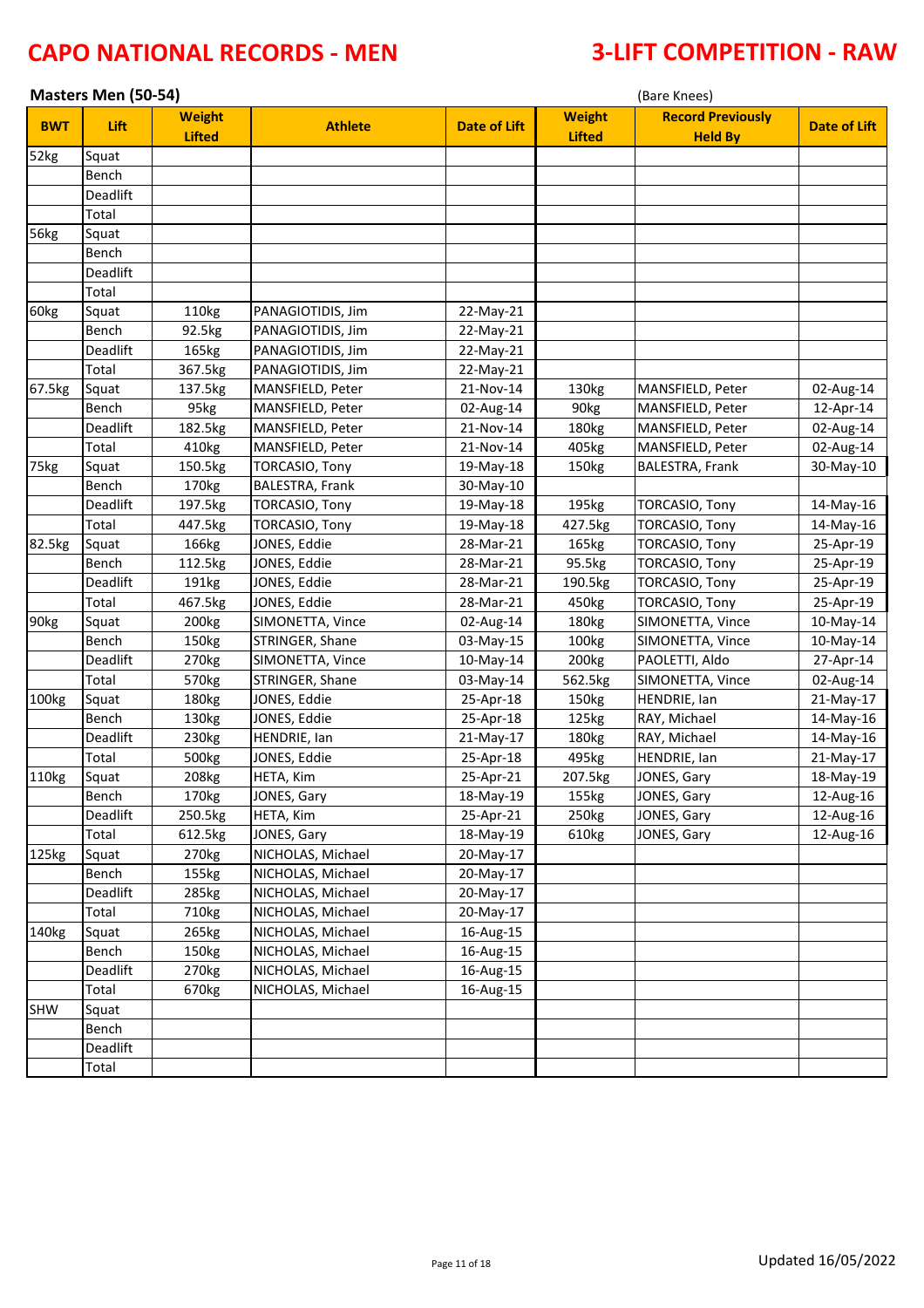|            | Masters Men (55-59)<br>(Bare Knees) |                                |                    |                     |                                |                                            |                     |
|------------|-------------------------------------|--------------------------------|--------------------|---------------------|--------------------------------|--------------------------------------------|---------------------|
| <b>BWT</b> | Lift                                | <b>Weight</b><br><b>Lifted</b> | <b>Athlete</b>     | <b>Date of Lift</b> | <b>Weight</b><br><b>Lifted</b> | <b>Record Previously</b><br><b>Held By</b> | <b>Date of Lift</b> |
| 52kg       | Squat                               |                                |                    |                     |                                |                                            |                     |
|            | Bench                               |                                |                    |                     |                                |                                            |                     |
|            | Deadlift                            |                                |                    |                     |                                |                                            |                     |
|            | Total                               |                                |                    |                     |                                |                                            |                     |
| 56kg       | Squat                               |                                |                    |                     |                                |                                            |                     |
|            | Bench                               |                                |                    |                     |                                |                                            |                     |
|            | Deadlift                            |                                |                    |                     |                                |                                            |                     |
|            | Total                               |                                |                    |                     |                                |                                            |                     |
| 60kg       | Squat                               |                                |                    |                     |                                |                                            |                     |
|            | Bench                               |                                |                    |                     |                                |                                            |                     |
|            | Deadlift                            |                                |                    |                     |                                |                                            |                     |
|            | Total                               |                                |                    |                     |                                |                                            |                     |
| 67.5kg     | Squat                               |                                |                    |                     |                                |                                            |                     |
|            | Bench                               |                                |                    |                     |                                |                                            |                     |
|            | <b>Deadlift</b>                     |                                |                    |                     |                                |                                            |                     |
|            | Total                               |                                |                    |                     |                                |                                            |                     |
| 75kg       | Squat                               | 150.5kg                        | XEPAPAS, Angelo    | 11-Aug-13           |                                |                                            |                     |
|            | Bench                               | 90kg                           | XEPAPAS, Angelo    | 11-Aug-13           |                                |                                            |                     |
|            | Deadlift                            | 215kg                          | XEPAPAS, Angelo    | 11-Aug-13           |                                |                                            |                     |
|            | Total                               | 455kg                          | XEPAPAS, Angelo    | 11-Aug-13           |                                |                                            |                     |
| 82.5kg     | Squat                               |                                |                    |                     |                                |                                            |                     |
|            | Bench                               |                                |                    |                     |                                |                                            |                     |
|            | Deadlift                            |                                |                    |                     |                                |                                            |                     |
|            | Total                               |                                |                    |                     |                                |                                            |                     |
| 90kg       | Squat                               | 162.5kg                        | BASKERVILLE, Peter | 02-Aug-14           | 160kg                          | BASKERVILLE, Peter                         | 11-Aug-13           |
|            | Bench                               | 85kg                           | BASKERVILLE, Peter | 02-Aug-14           | 82.5kg                         | BASKERVILLE, Peter                         | 11-Aug-13           |
|            | Deadlift                            | 215kg                          | BASKERVILLE, Peter | 11-Aug-13           |                                |                                            |                     |
|            | Total                               | 462.5kg                        | BASKERVILLE, Peter | 02-Aug-14           | 452.5kg                        | BASKERVILLE, Peter                         | 11-Aug-13           |
| 100kg      | Squat                               | 190kg                          | CONWAY, Kevin      | 27-May-18           | 170kg                          | GIBBS, Terry                               | 12-Apr-14           |
|            | Bench                               | 120kg                          | HENDRIE, Ian       | 27-May-18           | 90kg                           | GIBBS, Terry                               | 11-Aug-13           |
|            | Deadlift                            | 275kg                          | CONWAY, Kevin      | 27-May-18           | 202.5kg                        | GIBBS, Terry                               | 12-Apr-14           |
|            | Total                               | 555kg                          | CONWAY, Kevin      | 27-May-18           | 435kg                          | GIBBS, Terry                               | 11-Aug-13           |
| 110kg      | Squat                               | 215kg                          | JONES, Gary        | 25-Apr-22           | 202.5kg                        | JONES, Gary                                | 01-Mar-20           |
|            | Bench                               | 181.5kg                        | JONES, Gary        | 01-Mar-20           | 125kg                          | ZOLLO, Joe                                 | 25-Apr-15           |
|            | Deadlift                            | 260kg                          | JONES, Gary        | 25-Apr-22           | 237.5kg                        | JONES, Gary                                | 01-Mar-20           |
|            | Total                               | 655kg                          | JONES, Gary        | 25-Apr-22           | 620kg                          | JONES, Gary                                | 01-Mar-20           |
| 125kg      | Squat                               | 222.5kg                        | JONES, Gary        | 30-Aug-20           | 220kg                          | VAUGHAN, Wayne                             | 08-May-10           |
|            | Bench                               | 183kg                          | JONES, Gary        | 30-Aug-20           | 100kg                          | VAUGHAN, Wayne                             | 08-May-10           |
|            | Deadlift                            | 280kg                          | VAUGHAN, Wayne     | 08-May-10           |                                |                                            |                     |
|            | Total                               | 660kg                          | JONES, Gary        | 30-Aug-20           | 600kg                          | VAUGHAN, Wayne                             | 08-May-10           |
| 140kg      | Squat                               |                                |                    |                     |                                |                                            |                     |
|            | Bench                               |                                |                    |                     |                                |                                            |                     |
|            | Deadlift                            |                                |                    |                     |                                |                                            |                     |
|            | Total                               |                                |                    |                     |                                |                                            |                     |
| SHW        | Squat                               |                                |                    |                     |                                |                                            |                     |
|            | Bench                               |                                |                    |                     |                                |                                            |                     |
|            | Deadlift                            |                                |                    |                     |                                |                                            |                     |
|            | Total                               |                                |                    |                     |                                |                                            |                     |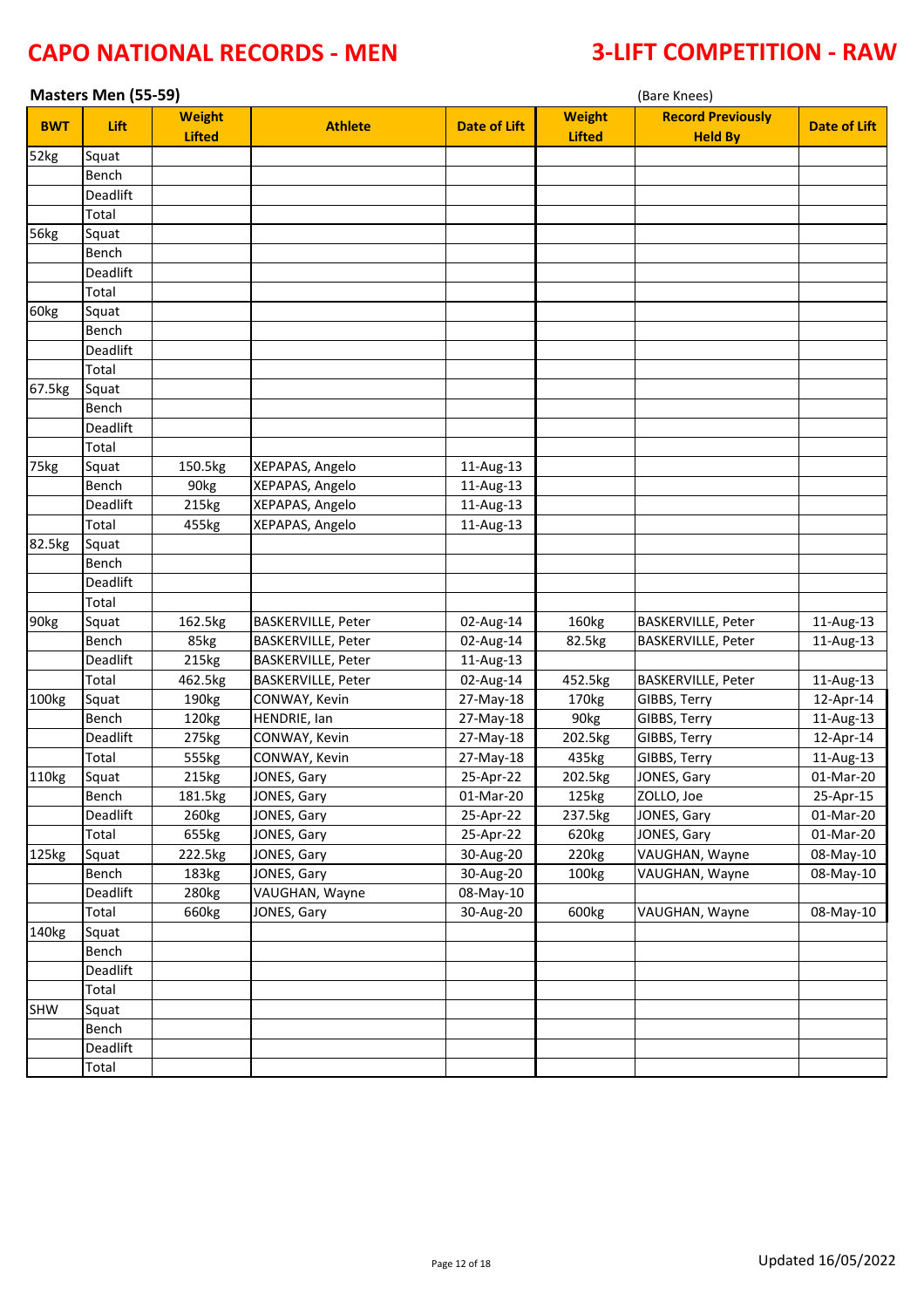|                   | Masters Men (60-64) |                                |                           |                     | (Bare Knees)                   |                                            |                     |  |  |
|-------------------|---------------------|--------------------------------|---------------------------|---------------------|--------------------------------|--------------------------------------------|---------------------|--|--|
| <b>BWT</b>        | Lift                | <b>Weight</b><br><b>Lifted</b> | <b>Athlete</b>            | <b>Date of Lift</b> | <b>Weight</b><br><b>Lifted</b> | <b>Record Previously</b><br><b>Held By</b> | <b>Date of Lift</b> |  |  |
| 52kg              | Squat               |                                |                           |                     |                                |                                            |                     |  |  |
|                   | Bench               |                                |                           |                     |                                |                                            |                     |  |  |
|                   | Deadlift            |                                |                           |                     |                                |                                            |                     |  |  |
|                   | Total               |                                |                           |                     |                                |                                            |                     |  |  |
| 56kg              | Squat               |                                |                           |                     |                                |                                            |                     |  |  |
|                   | Bench               |                                |                           |                     |                                |                                            |                     |  |  |
|                   | Deadlift            |                                |                           |                     |                                |                                            |                     |  |  |
|                   | Total               |                                |                           |                     |                                |                                            |                     |  |  |
| 60kg              | Squat               |                                |                           |                     |                                |                                            |                     |  |  |
|                   | Bench               |                                |                           |                     |                                |                                            |                     |  |  |
|                   | Deadlift            |                                |                           |                     |                                |                                            |                     |  |  |
|                   | Total               |                                |                           |                     |                                |                                            |                     |  |  |
| 67.5kg            | Squat               |                                |                           |                     |                                |                                            |                     |  |  |
|                   | Bench               |                                |                           |                     |                                |                                            |                     |  |  |
|                   | Deadlift            |                                |                           |                     |                                |                                            |                     |  |  |
|                   | Total               |                                |                           |                     |                                |                                            |                     |  |  |
| 75kg              | Squat               |                                |                           |                     |                                |                                            |                     |  |  |
|                   | Bench               |                                |                           |                     |                                |                                            |                     |  |  |
|                   | Deadlift            |                                |                           |                     |                                |                                            |                     |  |  |
|                   | Total               |                                |                           |                     |                                |                                            |                     |  |  |
| 82.5kg            | Squat               | 147.5kg                        | BASKERVILLE, Peter        | 22-May-16           |                                |                                            |                     |  |  |
|                   | Bench               | 72.5kg                         | <b>BASKERVILLE, Peter</b> | 22-May-16           |                                |                                            |                     |  |  |
|                   | Deadlift            | 190kg                          | <b>BASKERVILLE, Peter</b> | 22-May-16           |                                |                                            |                     |  |  |
|                   | Total               | 410kg                          | <b>BASKERVILLE, Peter</b> | 22-May-16           |                                |                                            |                     |  |  |
| 90kg              | Squat               | 75kg                           | HARVEY, Ian               | 07-May-22           |                                |                                            |                     |  |  |
|                   | Bench               | 75kg                           | HARVEY, Ian               | 07-May-22           |                                |                                            |                     |  |  |
|                   | Deadlift            | 140kg                          | HARVEY, Ian               | 07-May-22           |                                |                                            |                     |  |  |
|                   | Total               | 290kg                          | HARVEY, Ian               | 07-May-22           |                                |                                            |                     |  |  |
| 100 <sub>kg</sub> | Squat               | 172.5kg                        | CONWAY, Kevin             | 02-Jun-19           | 171kg                          | GIBBS, Terrence                            | 02-Aug-14           |  |  |
|                   | Bench               | 100kg                          | CONWAY, Kevin             | 02-Jun-19           | 70kg                           | GIBBS, Terrence                            | 02-Aug-14           |  |  |
|                   | Deadlift            | 260kg                          | CONWAY, Kevin             | 02-Jun-19           | 190kg                          | GIBBS, Terrence                            | 02-Aug-14           |  |  |
|                   | Total               | 532.5kg                        | CONWAY, Kevin             | 02-Jun-19           | 431kg                          | GIBBS, Terrence                            | 02-Aug-14           |  |  |
| 110kg             | Squat               | 200kg                          | ZOLLO, Joe                | 19-May-18           | 165kg                          | THOMSON, James                             | 27-Aug-11           |  |  |
|                   | Bench               | 100kg                          | ZOLLO, Joe                | 19-May-18           | 90kg                           | THOMSON, James                             | 27-Aug-11           |  |  |
|                   | Deadlift            | 255kg                          | CONWAY, Kevin             | 18-Aug-19           | 215kg                          | THOMSON, James                             | 27-Aug-11           |  |  |
|                   | Total               | 515kg                          | CONWAY, Kevin             | 18-Aug-19           | 500kg                          | ZOLLO, Joe                                 | 19-May-18           |  |  |
| 125kg             | Squat               |                                |                           |                     |                                |                                            |                     |  |  |
|                   | Bench               |                                |                           |                     |                                |                                            |                     |  |  |
|                   | Deadlift            |                                |                           |                     |                                |                                            |                     |  |  |
|                   | Total               |                                |                           |                     |                                |                                            |                     |  |  |
| 140kg             | Squat               |                                |                           |                     |                                |                                            |                     |  |  |
|                   | Bench               |                                |                           |                     |                                |                                            |                     |  |  |
|                   | Deadlift            |                                |                           |                     |                                |                                            |                     |  |  |
|                   | Total               |                                |                           |                     |                                |                                            |                     |  |  |
| SHW               | Squat               |                                |                           |                     |                                |                                            |                     |  |  |
|                   | Bench               |                                |                           |                     |                                |                                            |                     |  |  |
|                   | Deadlift            |                                |                           |                     |                                |                                            |                     |  |  |
|                   | Total               |                                |                           |                     |                                |                                            |                     |  |  |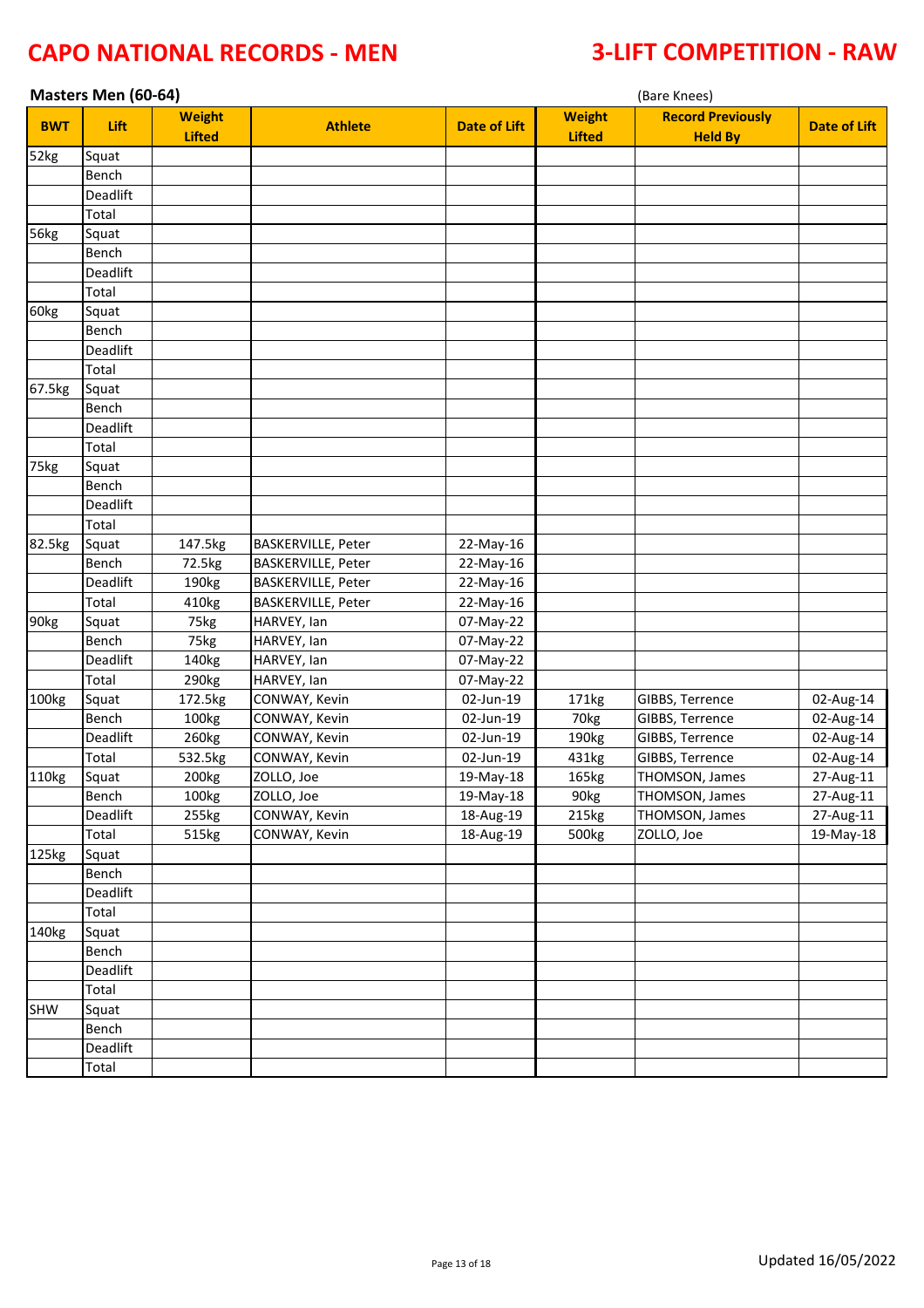|            | Master Men (65-69) |               |                       |                         | (Bare Knees)  |                          |                     |  |
|------------|--------------------|---------------|-----------------------|-------------------------|---------------|--------------------------|---------------------|--|
| <b>BWT</b> | Lift               | <b>Weight</b> | <b>Athlete</b>        | <b>Date of Lift</b>     | <b>Weight</b> | <b>Record Previously</b> | <b>Date of Lift</b> |  |
|            |                    | <b>Lifted</b> |                       |                         | <b>Lifted</b> | <b>Held By</b>           |                     |  |
| 52kg       | Squat              |               |                       |                         |               |                          |                     |  |
|            | Bench              |               |                       |                         |               |                          |                     |  |
|            | Deadlift           |               |                       |                         |               |                          |                     |  |
|            | Total              |               |                       |                         |               |                          |                     |  |
| 56kg       | Squat              |               |                       |                         |               |                          |                     |  |
|            | Bench              |               |                       |                         |               |                          |                     |  |
|            | Deadlift           |               |                       |                         |               |                          |                     |  |
|            | Total<br>Squat     |               |                       |                         |               |                          |                     |  |
| 60kg       | Bench              |               |                       |                         |               |                          |                     |  |
|            | Deadlift           |               |                       |                         |               |                          |                     |  |
|            | Total              |               |                       |                         |               |                          |                     |  |
| 67.5kg     | Squat              |               |                       |                         |               |                          |                     |  |
|            | Bench              |               |                       |                         |               |                          |                     |  |
|            | Deadlift           |               |                       |                         |               |                          |                     |  |
|            | Total              |               |                       |                         |               |                          |                     |  |
| 75kg       | Squat              |               |                       |                         |               |                          |                     |  |
|            | Bench              |               |                       |                         |               |                          |                     |  |
|            | Deadlift           |               |                       |                         |               |                          |                     |  |
|            | Total              |               |                       |                         |               |                          |                     |  |
| 82.5kg     | Squat              |               |                       |                         |               |                          |                     |  |
|            | Bench              |               |                       |                         |               |                          |                     |  |
|            | Deadlift           |               |                       |                         |               |                          |                     |  |
|            | Total              |               |                       |                         |               |                          |                     |  |
| 90kg       | Squat              | 185kg         | <b>BUTLER, Laurie</b> | 02-Aug-14               | 175kg         | <b>BUTLER, Laurie</b>    | 10-Jun-12           |  |
|            | Bench              | 140kg         | <b>BUTLER, Laurie</b> | $10$ -Jun-12            |               |                          |                     |  |
|            | Deadlift           | 240kg         | <b>BUTLER, Laurie</b> | $10$ -Jun- $12$         |               |                          |                     |  |
|            | Total              | 557.5kg       | <b>BUTLER, Laurie</b> | 02-Aug-14               | 555kg         | <b>BUTLER, Laurie</b>    | 10-Jun-12           |  |
| 100kg      | Squat              | 150kg         | <b>BIRCH, Ron</b>     | 27-Aug-11               |               |                          |                     |  |
|            | Bench              | 90kg          | <b>BIRCH, Ron</b>     | $\overline{27}$ -Aug-11 |               |                          |                     |  |
|            | Deadlift           | 192.5kg       | <b>BIRCH, Ron</b>     | 14-Aug-10               |               |                          |                     |  |
|            | Total              | 425kg         | <b>BIRCH, Ron</b>     | 27-Aug-11               |               |                          |                     |  |
| 110kg      | Squat              |               |                       |                         |               |                          |                     |  |
|            | Bench              |               |                       |                         |               |                          |                     |  |
|            | Deadlift           |               |                       |                         |               |                          |                     |  |
|            | Total              |               |                       |                         |               |                          |                     |  |
| 125kg      | Squat              |               |                       |                         |               |                          |                     |  |
|            | Bench              |               |                       |                         |               |                          |                     |  |
|            | Deadlift           |               |                       |                         |               |                          |                     |  |
|            | Total              |               |                       |                         |               |                          |                     |  |
| 140kg      | Squat              |               |                       |                         |               |                          |                     |  |
|            | Bench              |               |                       |                         |               |                          |                     |  |
|            | Deadlift           |               |                       |                         |               |                          |                     |  |
|            | Total              |               |                       |                         |               |                          |                     |  |
| SHW        | Squat              |               |                       |                         |               |                          |                     |  |
|            | Bench              |               |                       |                         |               |                          |                     |  |
|            | Deadlift           |               |                       |                         |               |                          |                     |  |
|            | Total              |               |                       |                         |               |                          |                     |  |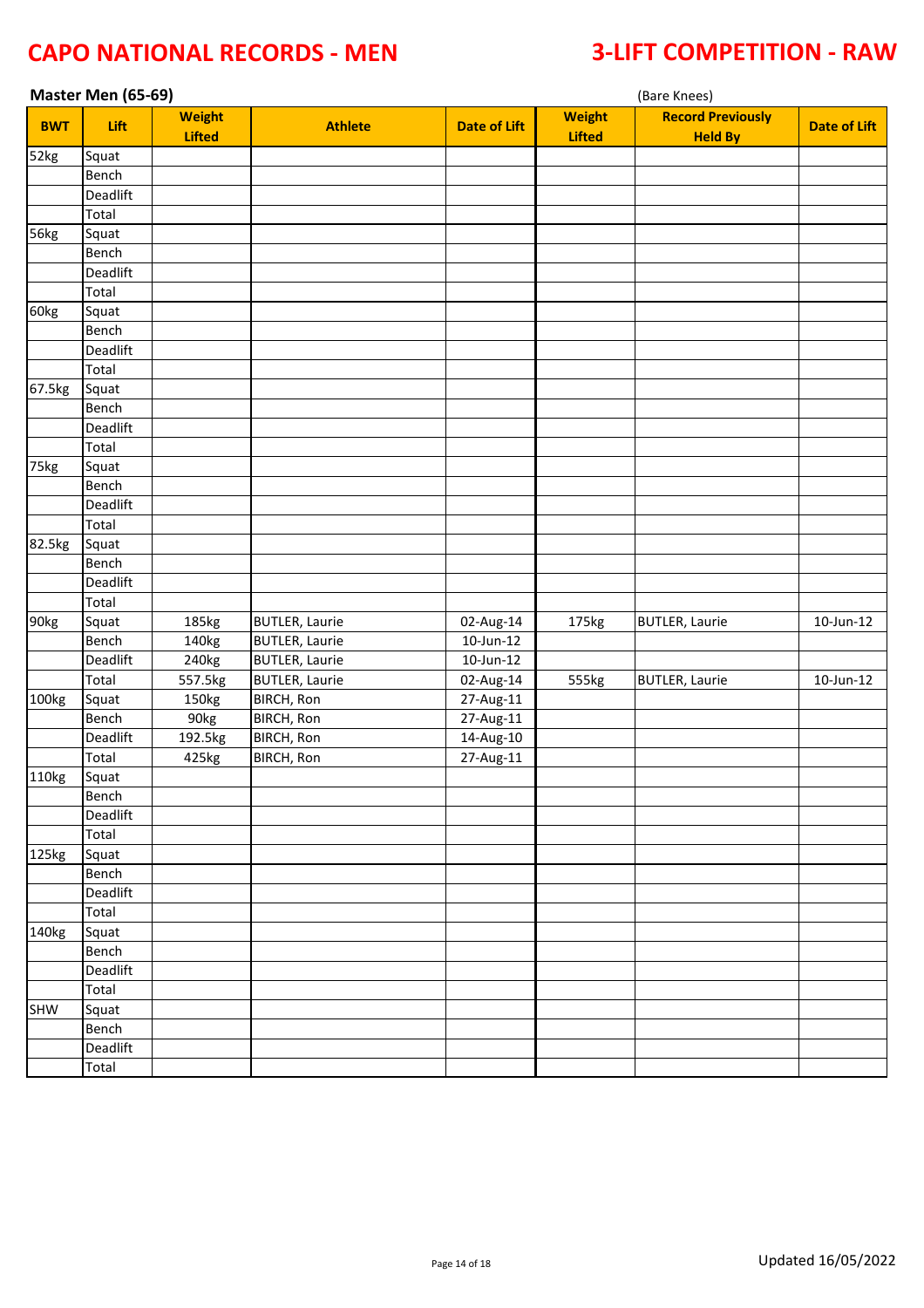|            | Masters Men (70-74) |                                |                         |                     |                                | (Bare Knees)                               |                     |  |  |
|------------|---------------------|--------------------------------|-------------------------|---------------------|--------------------------------|--------------------------------------------|---------------------|--|--|
| <b>BWT</b> | Lift                | <b>Weight</b><br><b>Lifted</b> | <b>Athlete</b>          | <b>Date of Lift</b> | <b>Weight</b><br><b>Lifted</b> | <b>Record Previously</b><br><b>Held By</b> | <b>Date of Lift</b> |  |  |
| 52kg       | Squat               |                                |                         |                     |                                |                                            |                     |  |  |
|            | Bench               |                                |                         |                     |                                |                                            |                     |  |  |
|            | Deadlift            |                                |                         |                     |                                |                                            |                     |  |  |
|            | Total               |                                |                         |                     |                                |                                            |                     |  |  |
| 56kg       | Squat               |                                |                         |                     |                                |                                            |                     |  |  |
|            | Bench               |                                |                         |                     |                                |                                            |                     |  |  |
|            | Deadlift            |                                |                         |                     |                                |                                            |                     |  |  |
|            | Total               |                                |                         |                     |                                |                                            |                     |  |  |
| 60kg       | Squat               |                                |                         |                     |                                |                                            |                     |  |  |
|            | Bench               |                                |                         |                     |                                |                                            |                     |  |  |
|            | Deadlift            |                                |                         |                     |                                |                                            |                     |  |  |
|            | Total               |                                |                         |                     |                                |                                            |                     |  |  |
| 67.5kg     | Squat               | 80kg                           | <b>TRENTIN, Maurice</b> | 26-Jun-21           |                                |                                            |                     |  |  |
|            | Bench               | 61kg                           | <b>TRENTIN, Maurice</b> | 22-Aug-21           | 60kg                           | <b>TRENTIN, Maurice</b>                    | 26-Jun-21           |  |  |
|            | Deadlift            | 128kg                          | <b>TRENTIN, Maurice</b> | 22-Aug-21           | 127.5kg                        | <b>TRENTIN, Maurice</b>                    | 26-Jun-21           |  |  |
|            | Total               | 267.5kg                        | <b>TRENTIN, Maurice</b> | 22-Aug-21           | 262.5kg                        | <b>TRENTIN, Maurice</b>                    | $26$ -Jun-21        |  |  |
| 75kg       | Squat               | 60kg                           | RIXON, Doug             | 27-Apr-14           |                                |                                            |                     |  |  |
|            | Bench               | 50kg                           | RIXON, Doug             | 27-Apr-14           |                                |                                            |                     |  |  |
|            | Deadlift            | 120kg                          | RIXON, Doug             | 27-Apr-14           |                                |                                            |                     |  |  |
|            | Total               | 225kg                          | RIXON, Doug             | 27-Apr-14           |                                |                                            |                     |  |  |
| 82.5kg     | Squat               |                                |                         |                     |                                |                                            |                     |  |  |
|            | Bench               |                                |                         |                     |                                |                                            |                     |  |  |
|            | Deadlift            |                                |                         |                     |                                |                                            |                     |  |  |
|            | Total               |                                |                         |                     |                                |                                            |                     |  |  |
| 90kg       | Squat               |                                |                         |                     |                                |                                            |                     |  |  |
|            | Bench               |                                |                         |                     |                                |                                            |                     |  |  |
|            | Deadlift            |                                |                         |                     |                                |                                            |                     |  |  |
|            | Total               |                                |                         |                     |                                |                                            |                     |  |  |
| 100kg      | Squat               |                                |                         |                     |                                |                                            |                     |  |  |
|            | Bench               |                                |                         |                     |                                |                                            |                     |  |  |
|            | Deadlift            |                                |                         |                     |                                |                                            |                     |  |  |
|            | Total               |                                |                         |                     |                                |                                            |                     |  |  |
| 110kg      | Squat               |                                |                         |                     |                                |                                            |                     |  |  |
|            | Bench               |                                |                         |                     |                                |                                            |                     |  |  |
|            | Deadlift            |                                |                         |                     |                                |                                            |                     |  |  |
|            | Total               |                                |                         |                     |                                |                                            |                     |  |  |
| 125kg      | Squat               |                                |                         |                     |                                |                                            |                     |  |  |
|            | Bench               |                                |                         |                     |                                |                                            |                     |  |  |
|            | Deadlift            |                                |                         |                     |                                |                                            |                     |  |  |
|            | Total               |                                |                         |                     |                                |                                            |                     |  |  |
| 140kg      | Squat               |                                |                         |                     |                                |                                            |                     |  |  |
|            | Bench               |                                |                         |                     |                                |                                            |                     |  |  |
|            | Deadlift            |                                |                         |                     |                                |                                            |                     |  |  |
|            | Total               |                                |                         |                     |                                |                                            |                     |  |  |
| SHW        | Squat               |                                |                         |                     |                                |                                            |                     |  |  |
|            | Bench               |                                |                         |                     |                                |                                            |                     |  |  |
|            | Deadlift            |                                |                         |                     |                                |                                            |                     |  |  |
|            | Total               |                                |                         |                     |                                |                                            |                     |  |  |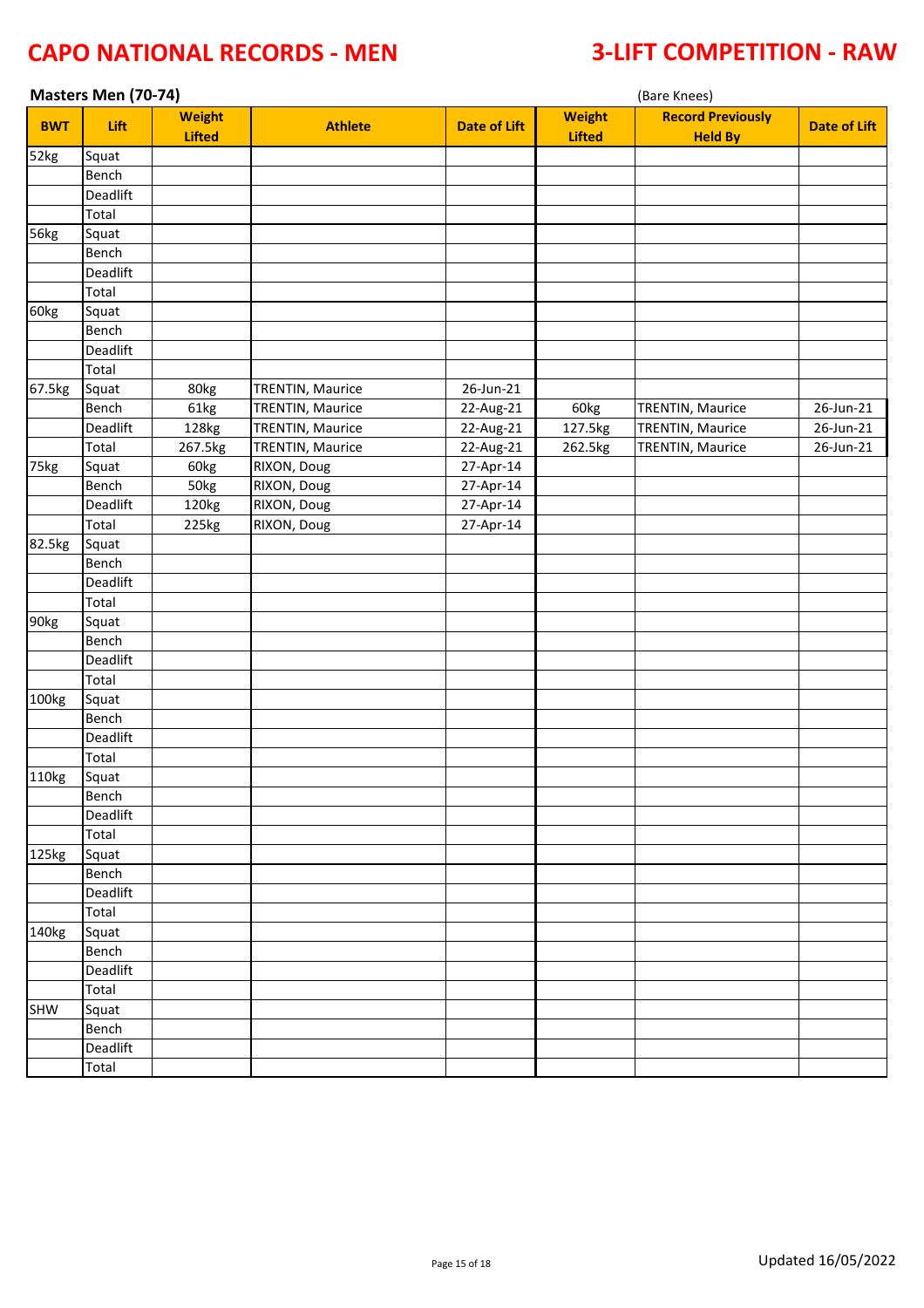|            | Masters Men (75-79) |               |                |                     |               | (Bare Knees)             |                     |  |
|------------|---------------------|---------------|----------------|---------------------|---------------|--------------------------|---------------------|--|
| <b>BWT</b> | Lift                | <b>Weight</b> | <b>Athlete</b> | <b>Date of Lift</b> | <b>Weight</b> | <b>Record Previously</b> | <b>Date of Lift</b> |  |
|            |                     | <b>Lifted</b> |                |                     | <b>Lifted</b> | <b>Held By</b>           |                     |  |
| 52kg       | Squat               |               |                |                     |               |                          |                     |  |
|            | Bench               |               |                |                     |               |                          |                     |  |
|            | Deadlift            |               |                |                     |               |                          |                     |  |
|            | Total               |               |                |                     |               |                          |                     |  |
| 56kg       | Squat               |               |                |                     |               |                          |                     |  |
|            | Bench               |               |                |                     |               |                          |                     |  |
|            | Deadlift            |               |                |                     |               |                          |                     |  |
|            | Total               |               |                |                     |               |                          |                     |  |
| 60kg       | Squat               |               |                |                     |               |                          |                     |  |
|            | Bench<br>Deadlift   |               |                |                     |               |                          |                     |  |
|            | Total               |               |                |                     |               |                          |                     |  |
| 67.5kg     | Squat               |               |                |                     |               |                          |                     |  |
|            | Bench               |               |                |                     |               |                          |                     |  |
|            | Deadlift            |               |                |                     |               |                          |                     |  |
|            | Total               |               |                |                     |               |                          |                     |  |
| 75kg       | Squat               |               |                |                     |               |                          |                     |  |
|            | Bench               |               |                |                     |               |                          |                     |  |
|            | Deadlift            |               |                |                     |               |                          |                     |  |
|            | Total               |               |                |                     |               |                          |                     |  |
| 82.5kg     | Squat               |               |                |                     |               |                          |                     |  |
|            | Bench               |               |                |                     |               |                          |                     |  |
|            | Deadlift            |               |                |                     |               |                          |                     |  |
|            | Total               |               |                |                     |               |                          |                     |  |
| 90kg       | Squat               |               |                |                     |               |                          |                     |  |
|            | Bench               |               |                |                     |               |                          |                     |  |
|            | Deadlift            |               |                |                     |               |                          |                     |  |
|            | Total               |               |                |                     |               |                          |                     |  |
| 100kg      | Squat               |               |                |                     |               |                          |                     |  |
|            | Bench               |               |                |                     |               |                          |                     |  |
|            | Deadlift            |               |                |                     |               |                          |                     |  |
|            | Total               |               |                |                     |               |                          |                     |  |
| 110kg      | Squat               |               |                |                     |               |                          |                     |  |
|            | Bench               |               |                |                     |               |                          |                     |  |
|            | Deadlift            |               |                |                     |               |                          |                     |  |
|            | Total               |               |                |                     |               |                          |                     |  |
| 125kg      | Squat               |               |                |                     |               |                          |                     |  |
|            | Bench               |               |                |                     |               |                          |                     |  |
|            | Deadlift            |               |                |                     |               |                          |                     |  |
|            | Total               |               |                |                     |               |                          |                     |  |
| 140kg      | Squat               |               |                |                     |               |                          |                     |  |
|            | Bench               |               |                |                     |               |                          |                     |  |
|            | Deadlift            |               |                |                     |               |                          |                     |  |
|            | Total               |               |                |                     |               |                          |                     |  |
| SHW        | Squat               |               |                |                     |               |                          |                     |  |
|            | Bench               |               |                |                     |               |                          |                     |  |
|            | Deadlift            |               |                |                     |               |                          |                     |  |
|            | Total               |               |                |                     |               |                          |                     |  |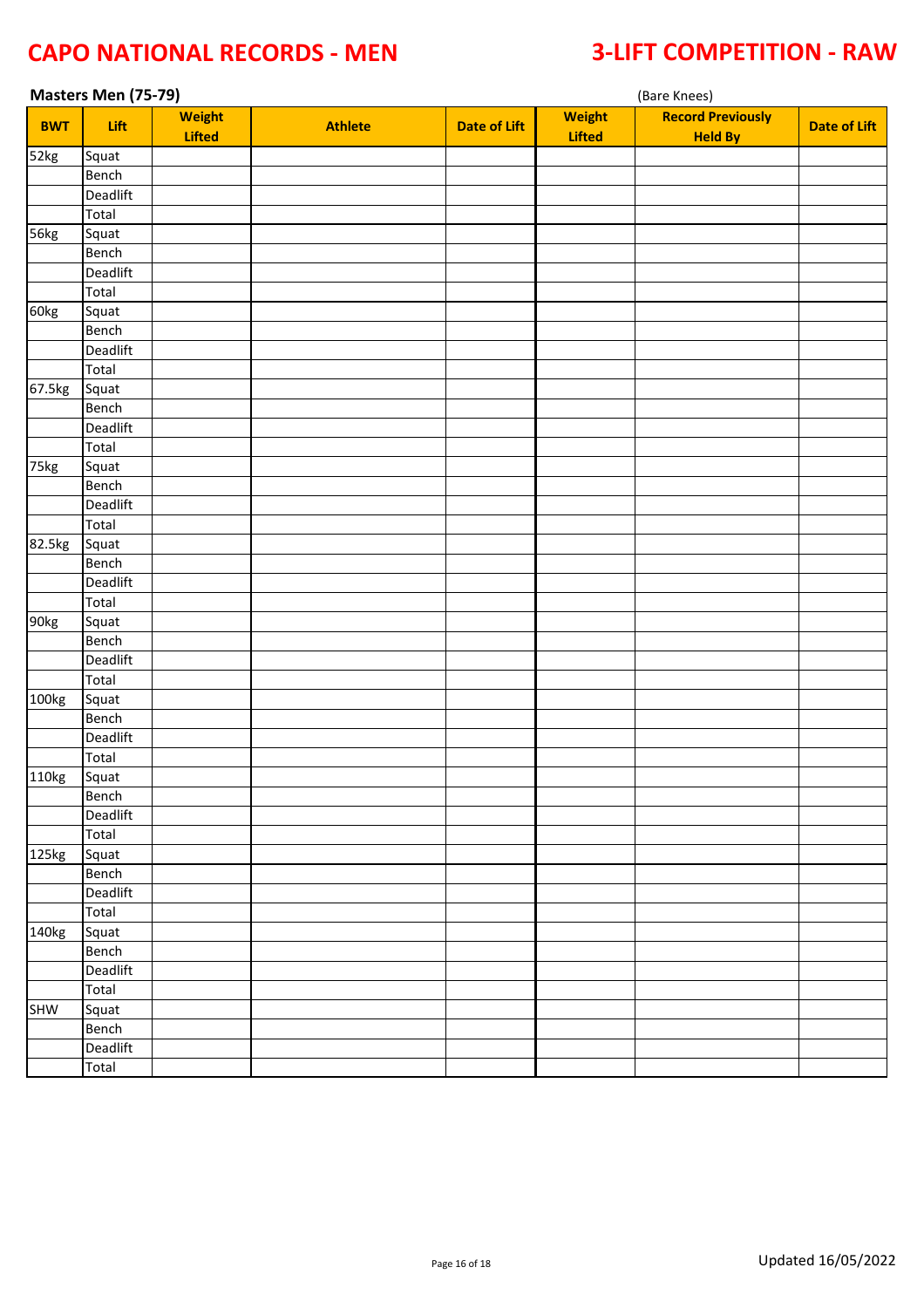|                    | Masters Men (80-84) |                                |                |                     | (Bare Knees)                   |                                            |                     |  |  |
|--------------------|---------------------|--------------------------------|----------------|---------------------|--------------------------------|--------------------------------------------|---------------------|--|--|
| <b>BWT</b>         | Lift                | <b>Weight</b><br><b>Lifted</b> | <b>Athlete</b> | <b>Date of Lift</b> | <b>Weight</b><br><b>Lifted</b> | <b>Record Previously</b><br><b>Held By</b> | <b>Date of Lift</b> |  |  |
| 52kg               | Squat               |                                |                |                     |                                |                                            |                     |  |  |
|                    | Bench               |                                |                |                     |                                |                                            |                     |  |  |
|                    | Deadlift            |                                |                |                     |                                |                                            |                     |  |  |
|                    | Total               |                                |                |                     |                                |                                            |                     |  |  |
| 56kg               | Squat               |                                |                |                     |                                |                                            |                     |  |  |
|                    | Bench               |                                |                |                     |                                |                                            |                     |  |  |
|                    | Deadlift            |                                |                |                     |                                |                                            |                     |  |  |
|                    | Total               |                                |                |                     |                                |                                            |                     |  |  |
| 60kg               | Squat               |                                |                |                     |                                |                                            |                     |  |  |
|                    | Bench               |                                |                |                     |                                |                                            |                     |  |  |
|                    | Deadlift            |                                |                |                     |                                |                                            |                     |  |  |
|                    | Total               |                                |                |                     |                                |                                            |                     |  |  |
| 67.5kg             | Squat               |                                |                |                     |                                |                                            |                     |  |  |
|                    | Bench               |                                |                |                     |                                |                                            |                     |  |  |
|                    | Deadlift            |                                |                |                     |                                |                                            |                     |  |  |
|                    | Total               |                                |                |                     |                                |                                            |                     |  |  |
| $\overline{75}$ kg | Squat               | 120kg                          | CRAGGS, Maurie | 12-May-12           |                                |                                            |                     |  |  |
|                    | Bench               | 65kg                           | CRAGGS, Maurie | 12-May-12           |                                |                                            |                     |  |  |
|                    | Deadlift            | 170kg                          | CRAGGS, Maurie | 12-May-12           |                                |                                            |                     |  |  |
|                    | Total               | 355kg                          | CRAGGS, Maurie | 12-May-12           |                                |                                            |                     |  |  |
| 82.5kg             | Squat               | 100kg                          | ZWAAN, Adrian  | 25-Apr-21           |                                |                                            |                     |  |  |
|                    | Bench               | 60kg                           | ZWAAN, Adrian  | 25-Apr-21           |                                |                                            |                     |  |  |
|                    | Deadlift            | 150kg                          | ZWAAN, Adrian  | 25-Apr-21           |                                |                                            |                     |  |  |
|                    | Total               | 310kg                          | ZWAAN, Adrian  | 25-Apr-21           |                                |                                            |                     |  |  |
| 90kg               | Squat               |                                |                |                     |                                |                                            |                     |  |  |
|                    | Bench               |                                |                |                     |                                |                                            |                     |  |  |
|                    | Deadlift            |                                |                |                     |                                |                                            |                     |  |  |
|                    | Total               |                                |                |                     |                                |                                            |                     |  |  |
| 100kg              | Squat               |                                |                |                     |                                |                                            |                     |  |  |
|                    | Bench               |                                |                |                     |                                |                                            |                     |  |  |
|                    | Deadlift            |                                |                |                     |                                |                                            |                     |  |  |
|                    | Total               |                                |                |                     |                                |                                            |                     |  |  |
| 110kg              | Squat               |                                |                |                     |                                |                                            |                     |  |  |
|                    | Bench               |                                |                |                     |                                |                                            |                     |  |  |
|                    | Deadlift            |                                |                |                     |                                |                                            |                     |  |  |
|                    | Total               |                                |                |                     |                                |                                            |                     |  |  |
| 125kg              | Squat               |                                |                |                     |                                |                                            |                     |  |  |
|                    | Bench               |                                |                |                     |                                |                                            |                     |  |  |
|                    | Deadlift            |                                |                |                     |                                |                                            |                     |  |  |
|                    | Total               |                                |                |                     |                                |                                            |                     |  |  |
| 140kg              | Squat               |                                |                |                     |                                |                                            |                     |  |  |
|                    | Bench               |                                |                |                     |                                |                                            |                     |  |  |
|                    | Deadlift            |                                |                |                     |                                |                                            |                     |  |  |
|                    | Total               |                                |                |                     |                                |                                            |                     |  |  |
| SHW                | Squat               |                                |                |                     |                                |                                            |                     |  |  |
|                    | Bench               |                                |                |                     |                                |                                            |                     |  |  |
|                    | Deadlift            |                                |                |                     |                                |                                            |                     |  |  |
|                    | Total               |                                |                |                     |                                |                                            |                     |  |  |